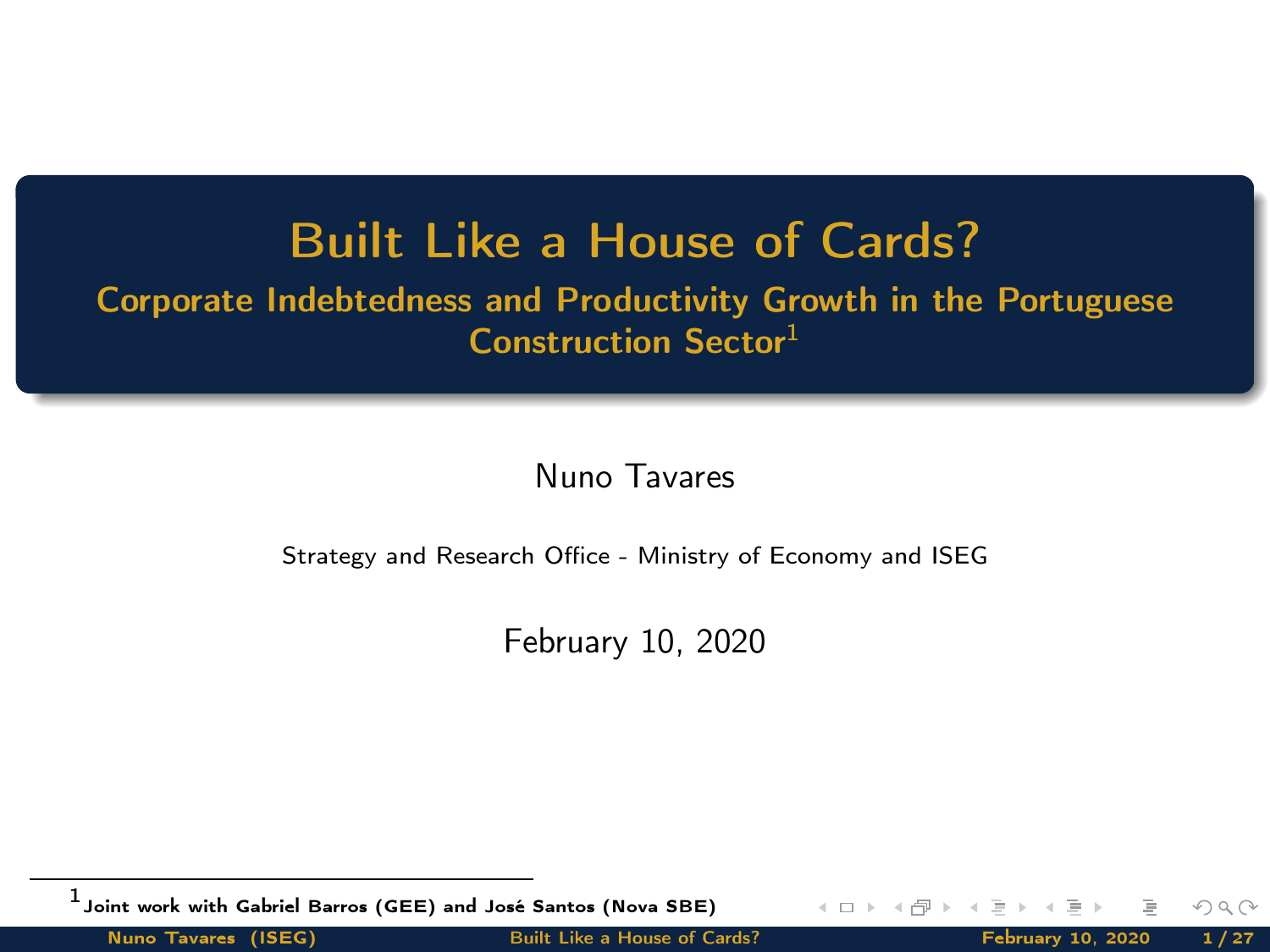### **Outline**

#### 1. [Backdrop](#page-2-0)

- 2. [Motivation](#page-5-0)
- 3. [Empirical Approach](#page-9-0)
- 4. [Results](#page-17-0)
- 5. [Robustness](#page-20-0)
- 6. [Preliminary Conclusion](#page-22-0)

Ξ

 $\mathbf{b}$  $\sim$  $\equiv$   $OQ$ 

**K ロ ▶ K @ ▶ K ミ**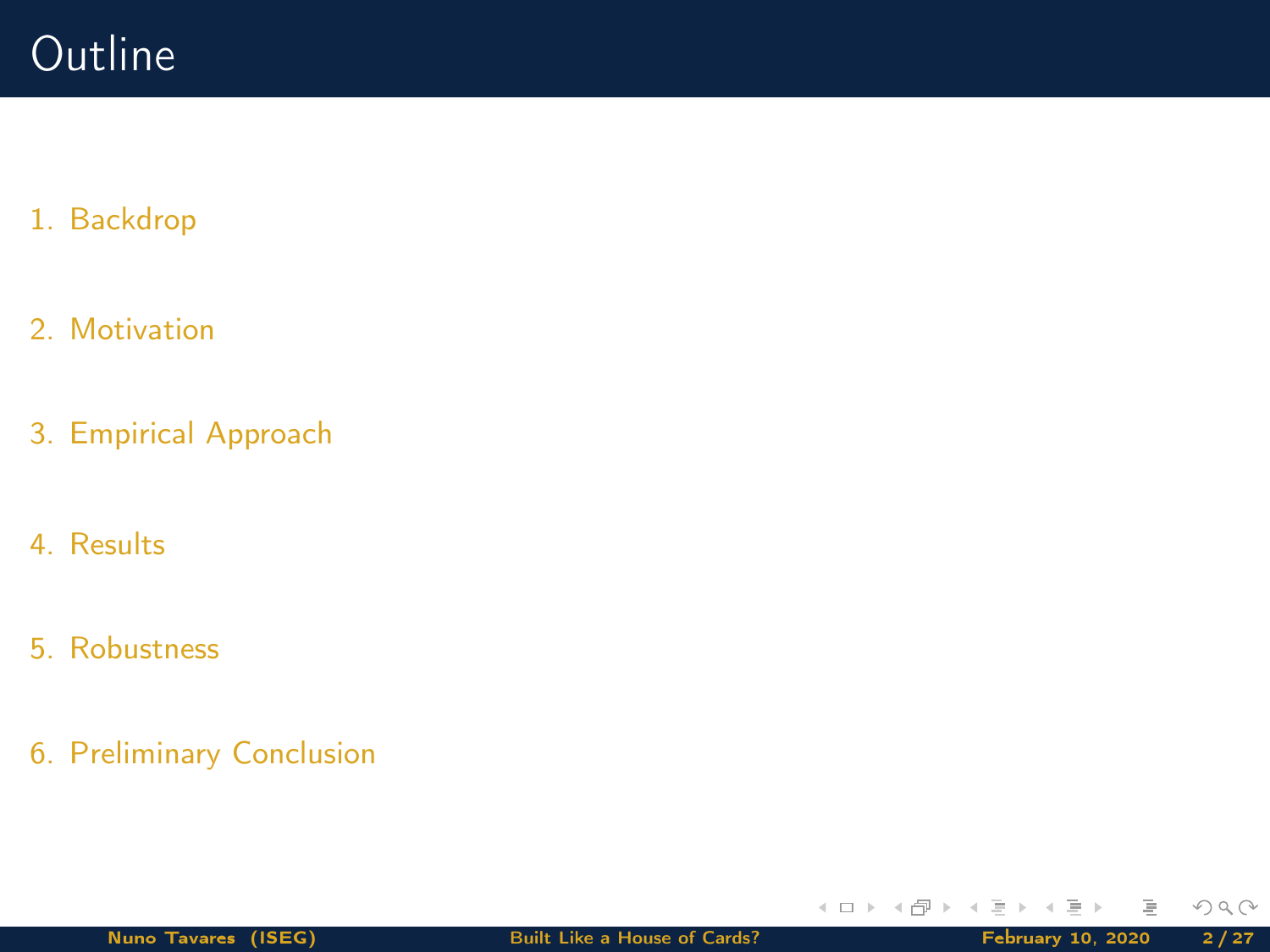# <span id="page-2-0"></span>Backdrop - The Problem

- Productivity growth is an essential component of long-run economic growth.
- **Productivity slowdown in advanced economies** (Duval, Hong, and Timmer [2017\)](#page-24-0):
	- Started around late 1960s;
	- Small transitory reversal during 1990s followed by renewed slowdown since early 2000s;
	- Further slowdown following the global financial crisis (GFC).
- Productivity slowdown in advanced economies is somewhat of a puzzling result - "Productivity paradox 2.0".
	- Why we're getting more innovation but less growth?
	- Why brilliant AI technologies are not leading to widespread growth and prosperity?

 $OQ$ 

**K ロト K 倒 ト K ミト K**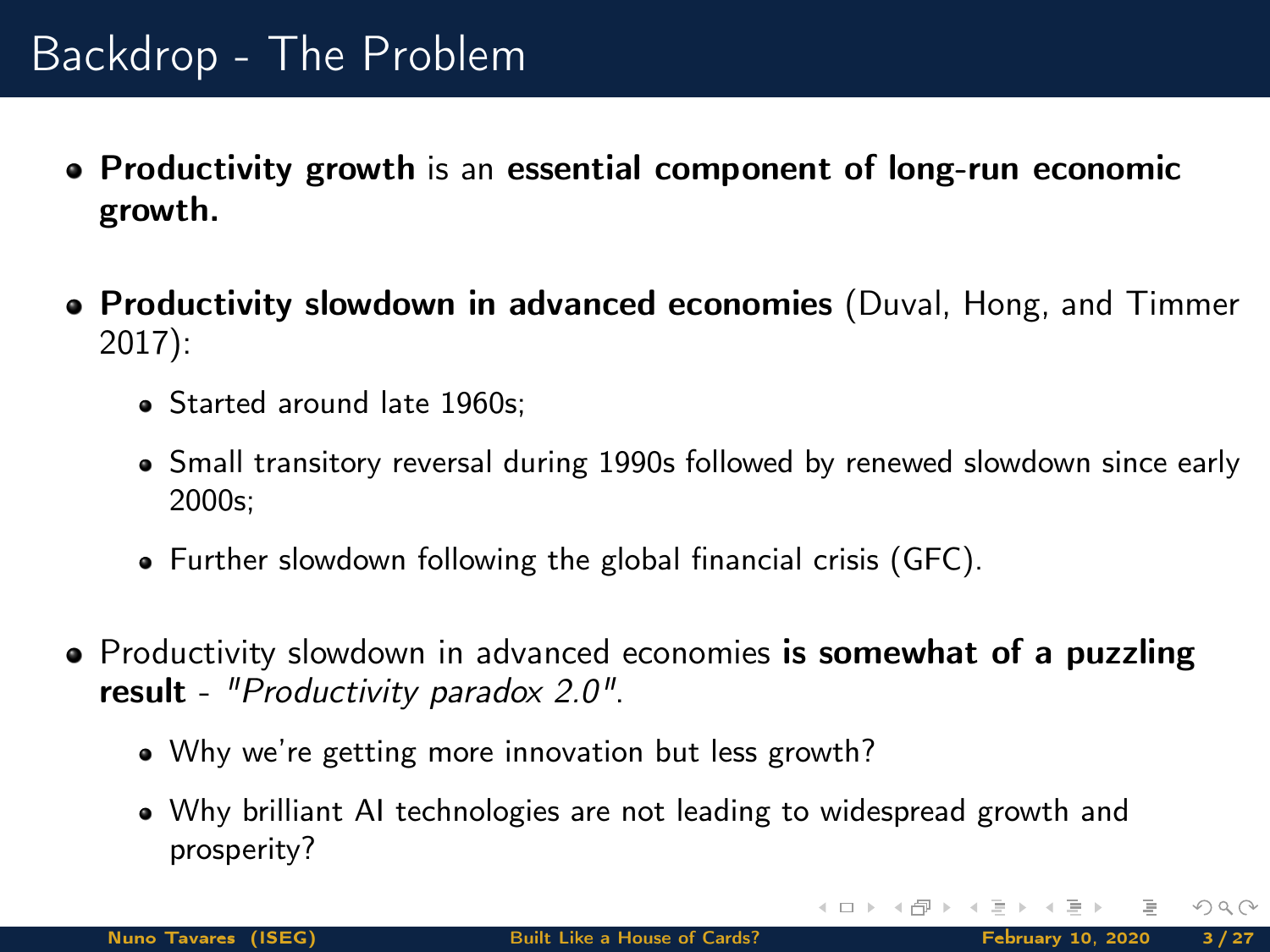# Backdrop - Productivity slowdown debate in a nutshell

#### Mismeasurement:

(Feldstein [2017\)](#page-24-1)

#### Technological diffusion and business dynamism:

(Haltiwanger [2012\)](#page-24-2), (Haltiwanger, Hathaway, and Miranda [2014\)](#page-25-0), (Andrews, Criscuolo, and Gal [2015\)](#page-24-3)

#### Resource misallocation:

(Hsieh and Klenow [2009\)](#page-25-1), (Moll [2014\)](#page-26-1), (Midrigan and Xu [2014\)](#page-25-2), (Gopinath et al. [2017\)](#page-24-4), (Schivardi, Sette, and Tabellini [2017\)](#page-26-2).

#### **.** Institutional factors:

(Nicoletti and Scarpetta [2003\)](#page-26-3), (Kim and Loayza [2017\)](#page-25-3), (Pellegrino and Zingales [2017\)](#page-26-4). イロト イ御 トイモト イモ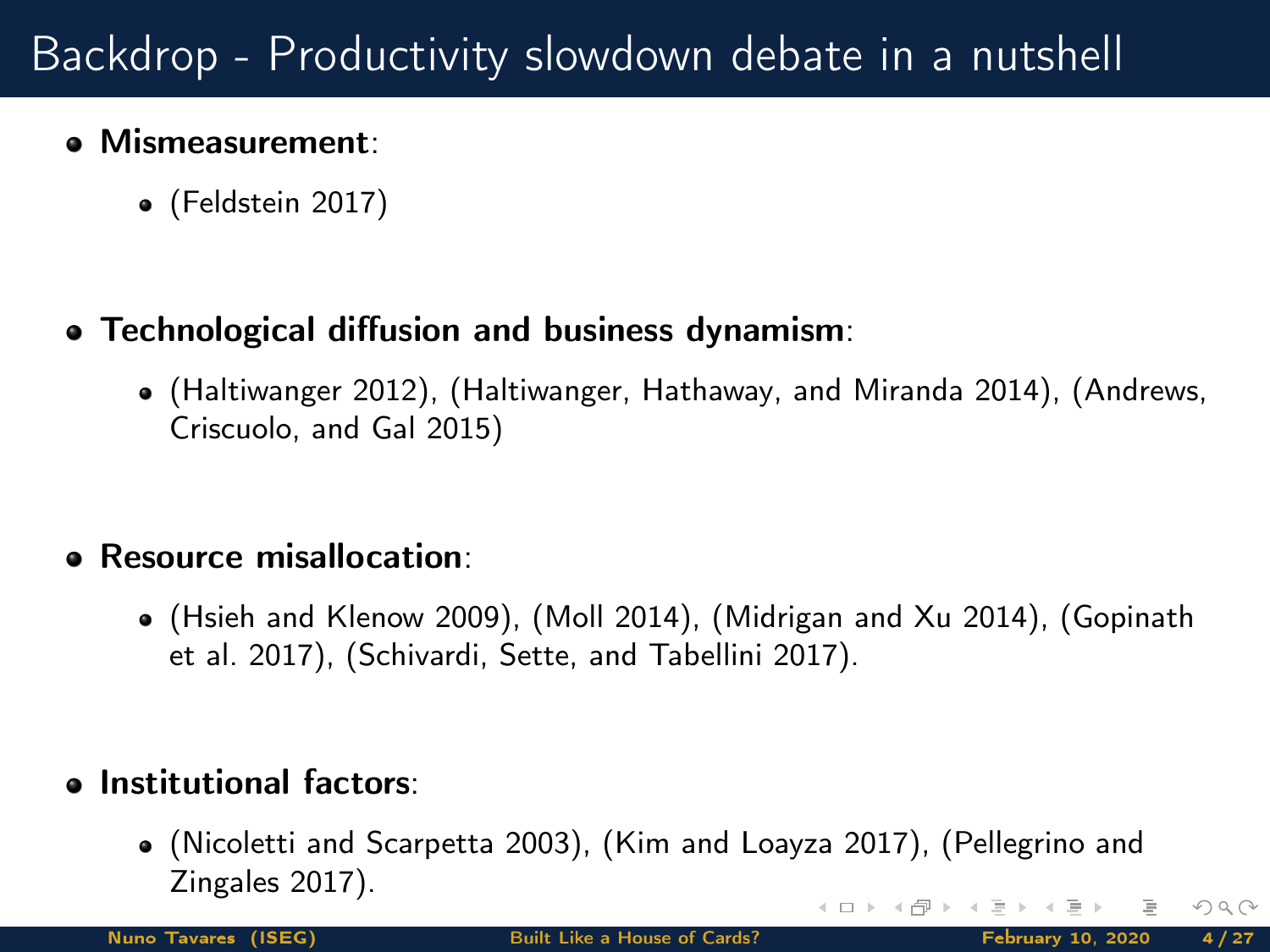- What is our contribution to the debate? How did persistent debt accumulation by Portuguese construction firms impacted their long-run TFP.
- Related literature:
	- Impact of high and rising public and private debt on the macroeconomic performance of different countries :
		- (Reinhart and Rogoff [2010\)](#page-26-5), (Mian and Sufi [2010\)](#page-25-4), (Chudik et al. [2017\)](#page-24-5).
	- Impact of debt overhang on corporate investment by southern European firms:
		- (Kalemli-Ozcan, Laeven, and Moreno [2015\)](#page-25-5)
	- Impact of debt overhangs outside of crisis periods and persistent debt accumulation by firms on their long-term TFP:
		- (Anderson and Raissi [2018\)](#page-24-6)

 $OQ$ 

 $4$  ロ }  $4$  何 }  $4$  ∃ }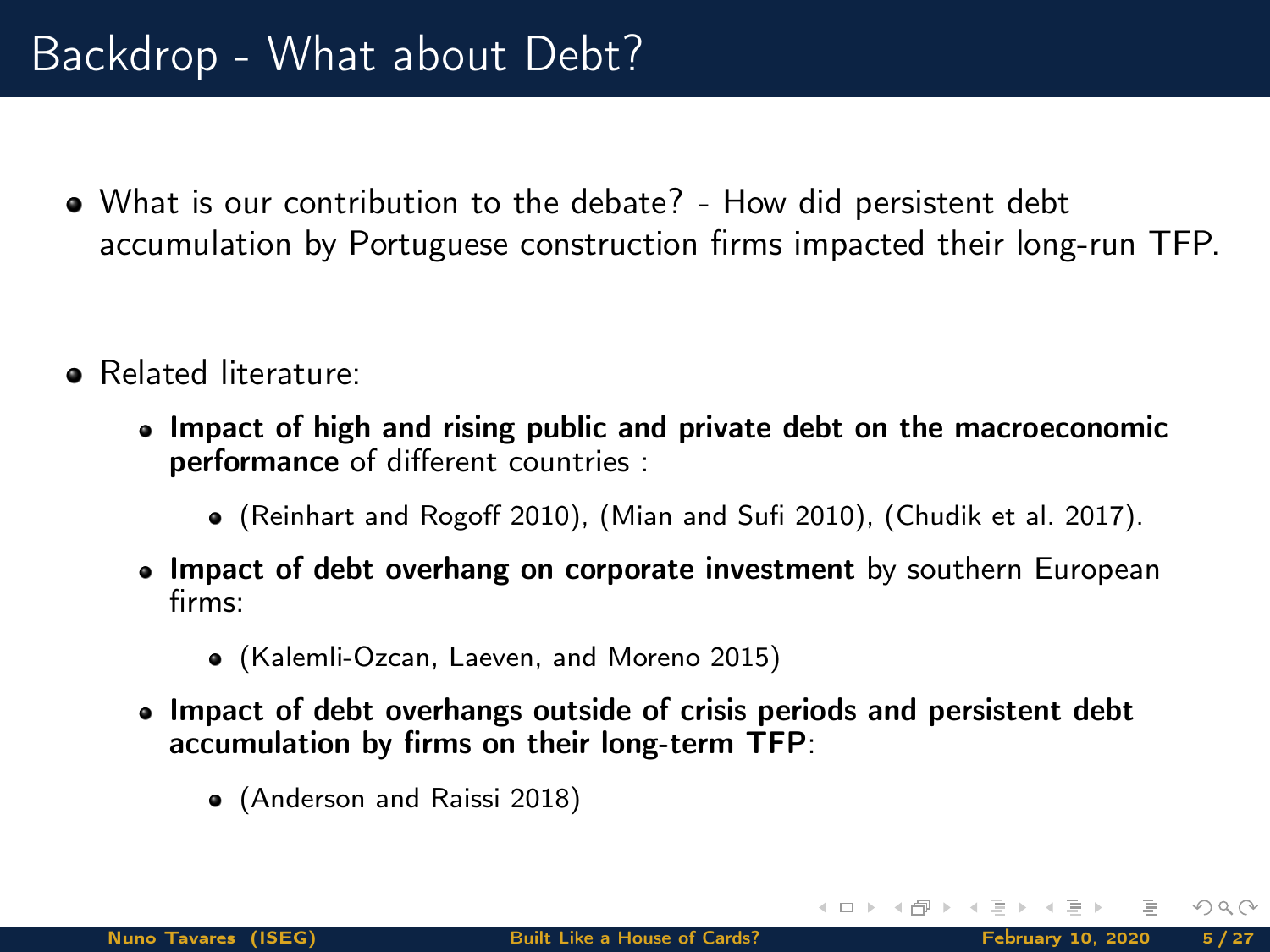#### <span id="page-5-0"></span>Motivation - Productivity Growth

Figure 1: MFP Selected Countries, 2000=100



Source: STAN OECD and authors calculations

- Productivity growth has been persistently anemic for some European countries over the 2000-2016 period.
- This trend is particularly evident for southern European countries such as Italy, Spain and Portugal.

 $\leftarrow$   $\Box$   $\rightarrow$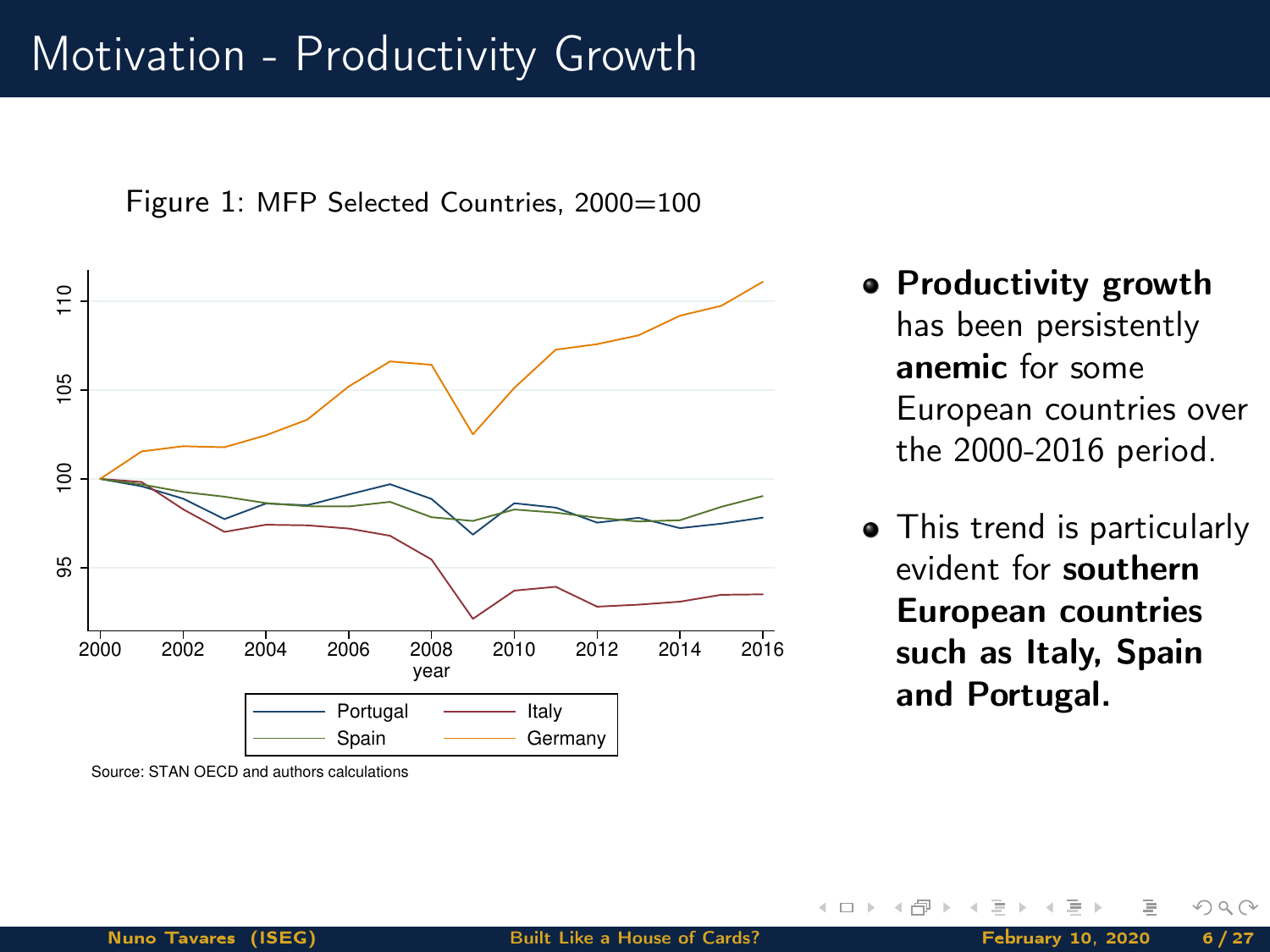#### Motivation - Indebtedness Growth





Source: IMF and authors calculations

- Meanwhile, corporate indebtedness increased consistently in southern European countries.
- **•** Portuguese corporate indebtedness peaked in 2012 but has been decreasing ever since. The same trend can be seen for Spain and Italy.

 $\leftarrow$   $\Box$   $\rightarrow$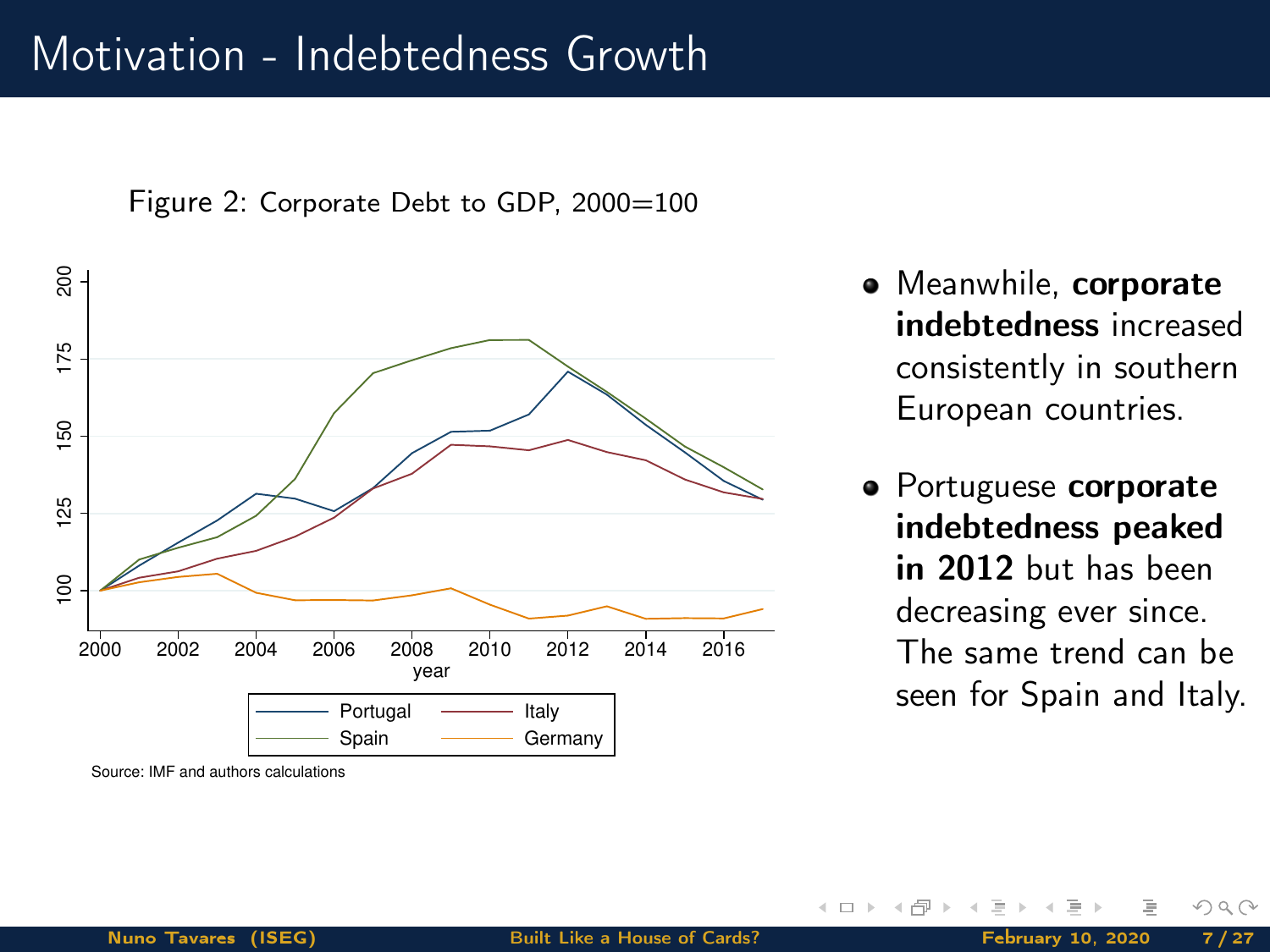### Motivation - Productivity Growth at the Sector Level

Figure 3: Labour Productivity by Sector, 2008=100



Source: INE − Authors calculations

- Despite differences across sectors, Labour Productivity in Portugal has also shown signs of a slowdown.
- This effect was particularly evident in the Business Sector Services and for the Construction Sector.

 $\leftarrow \Box$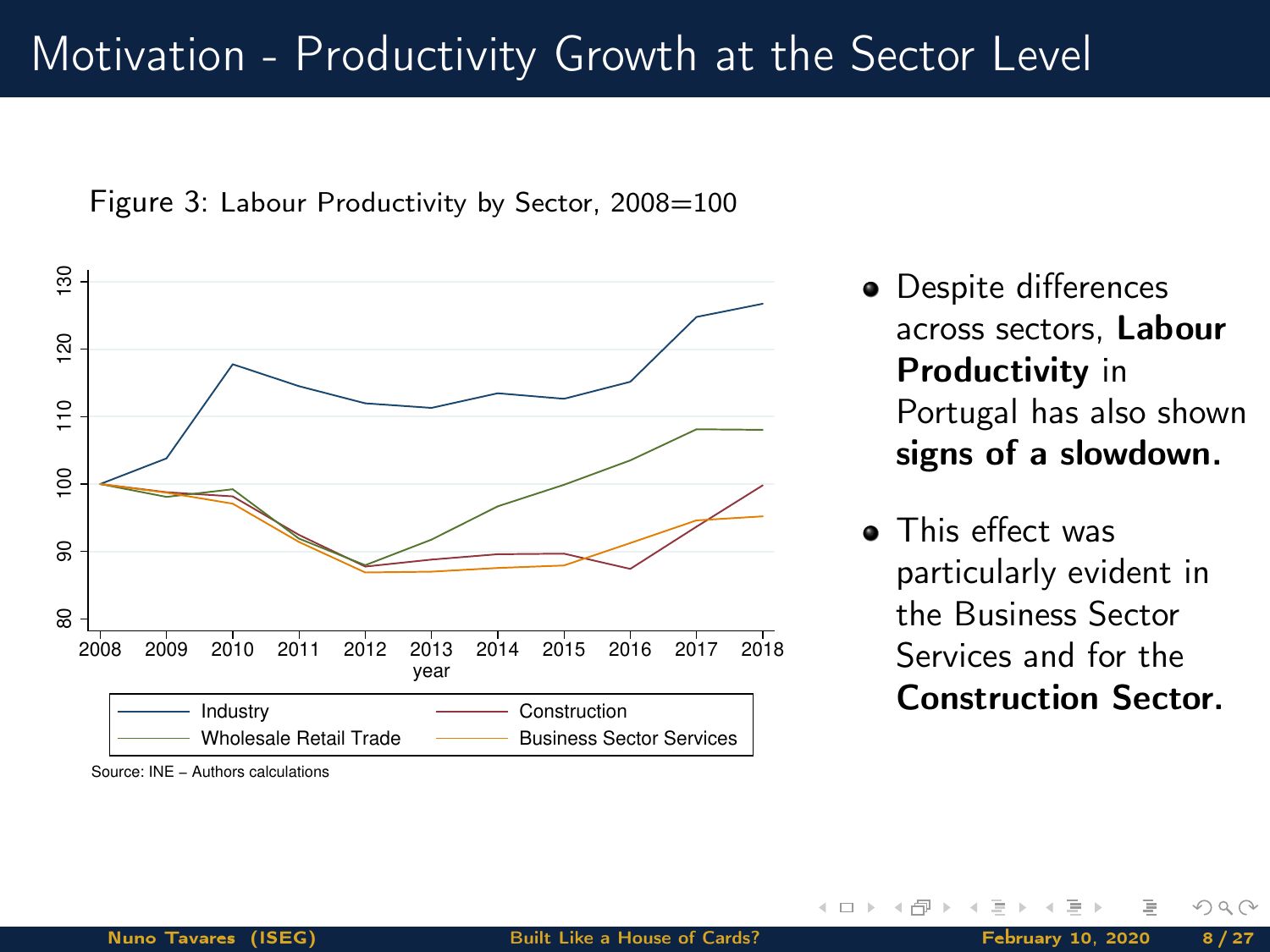#### Motivation - Indebtedness Growth at the Sector Level





Source: INE and BdP − Authors calculations

- At the same time indebtedness levels have ratcheted up quite substantially until 2012.
- $\bullet$ This was a common trend across sectors, but notably in the construction sector.

 $\leftarrow$   $\Box$   $\rightarrow$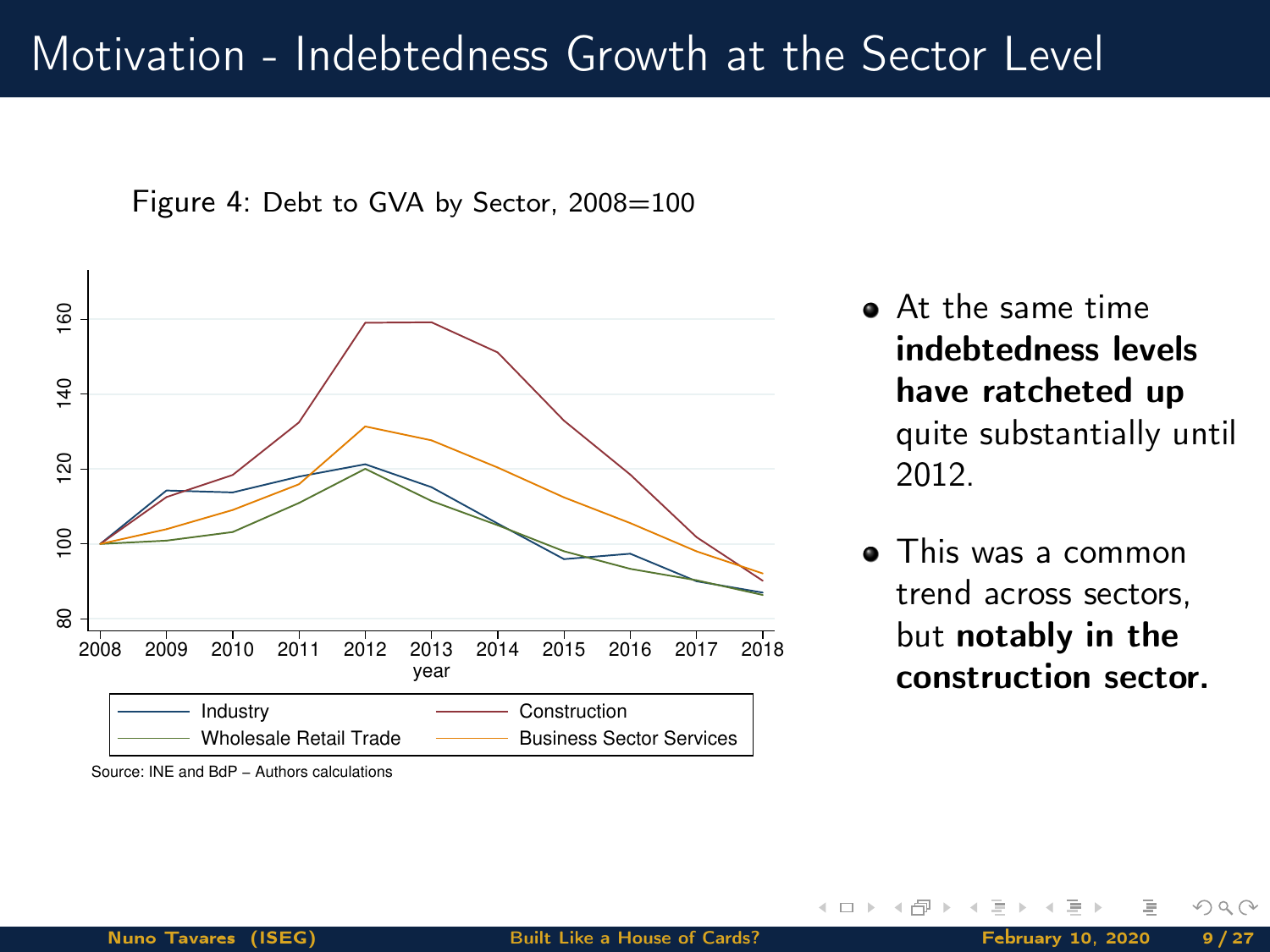## <span id="page-9-0"></span>Empirical Approach - The Data

• Our empirical strategy relies on firm-level data sourced from **Banco de** Portugal's Microdata Research Laboratory (BPlim).

- Balance-sheet and icome-stament information for **non-financial corporation** over the period of 2006-2017.
- We relied on BPlim's **harmonized version of the data set**, which allows a consistent definition of variables throughout the accounting vintages.
- From this data we constructed a **balanced panel** of construction firms.

- ← ロ ▶ → r 何 ▶ →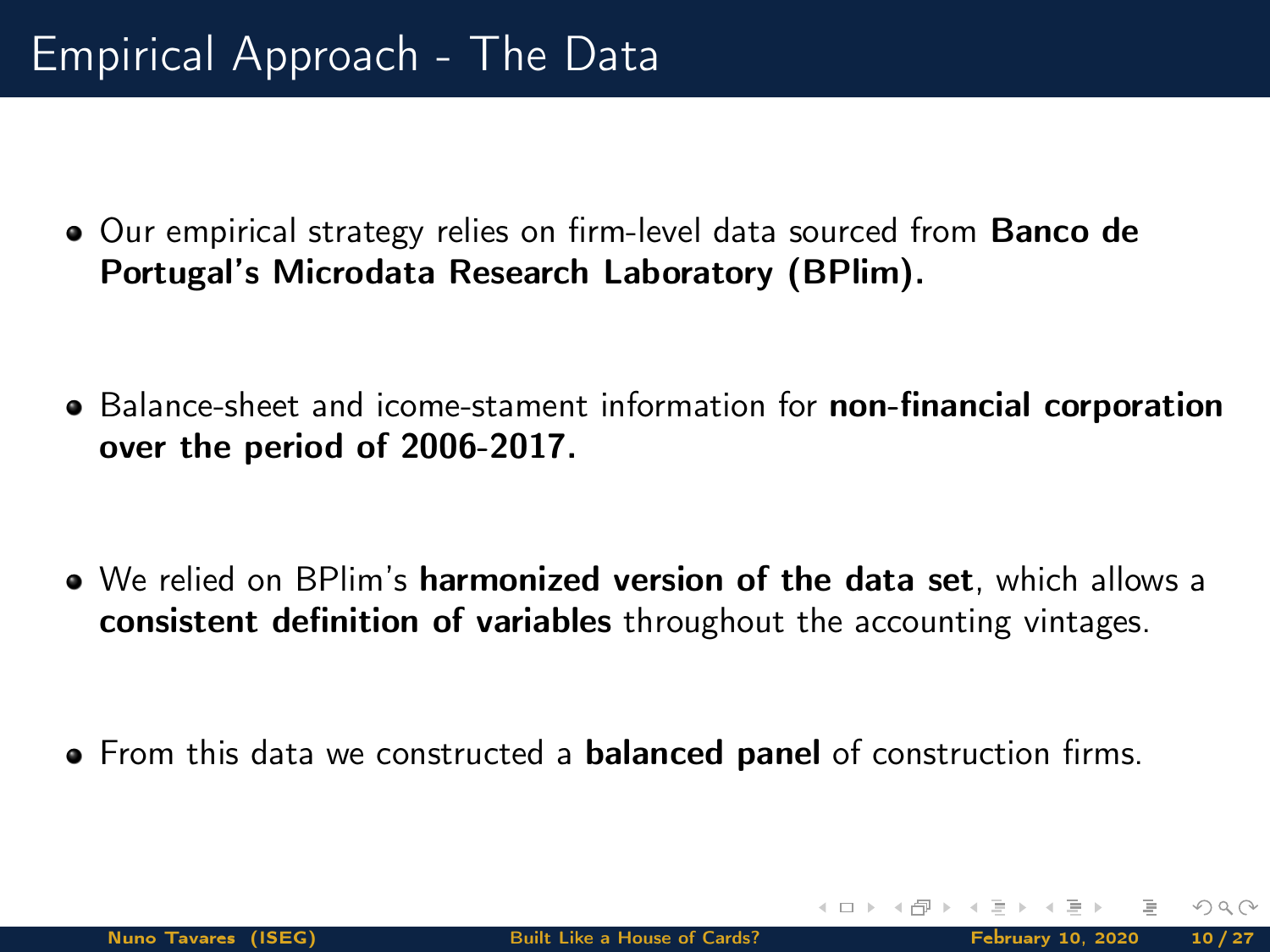# Empirical Approach - Baseline Measure of Indebtedness

- We define our baseline measure of indebtedness, DEBT, as the ratio of firms' debt to its nominal value-added.
- We define total debt as the sum of current and non-current obtained funding as reported by firms in their balance-sheet.
- We compute the nominal value-added as the difference between total output and intermediate consumption.
- This formulation is relatively unresponsive to asset price volatility or revaluation, which could contaminate our estimates.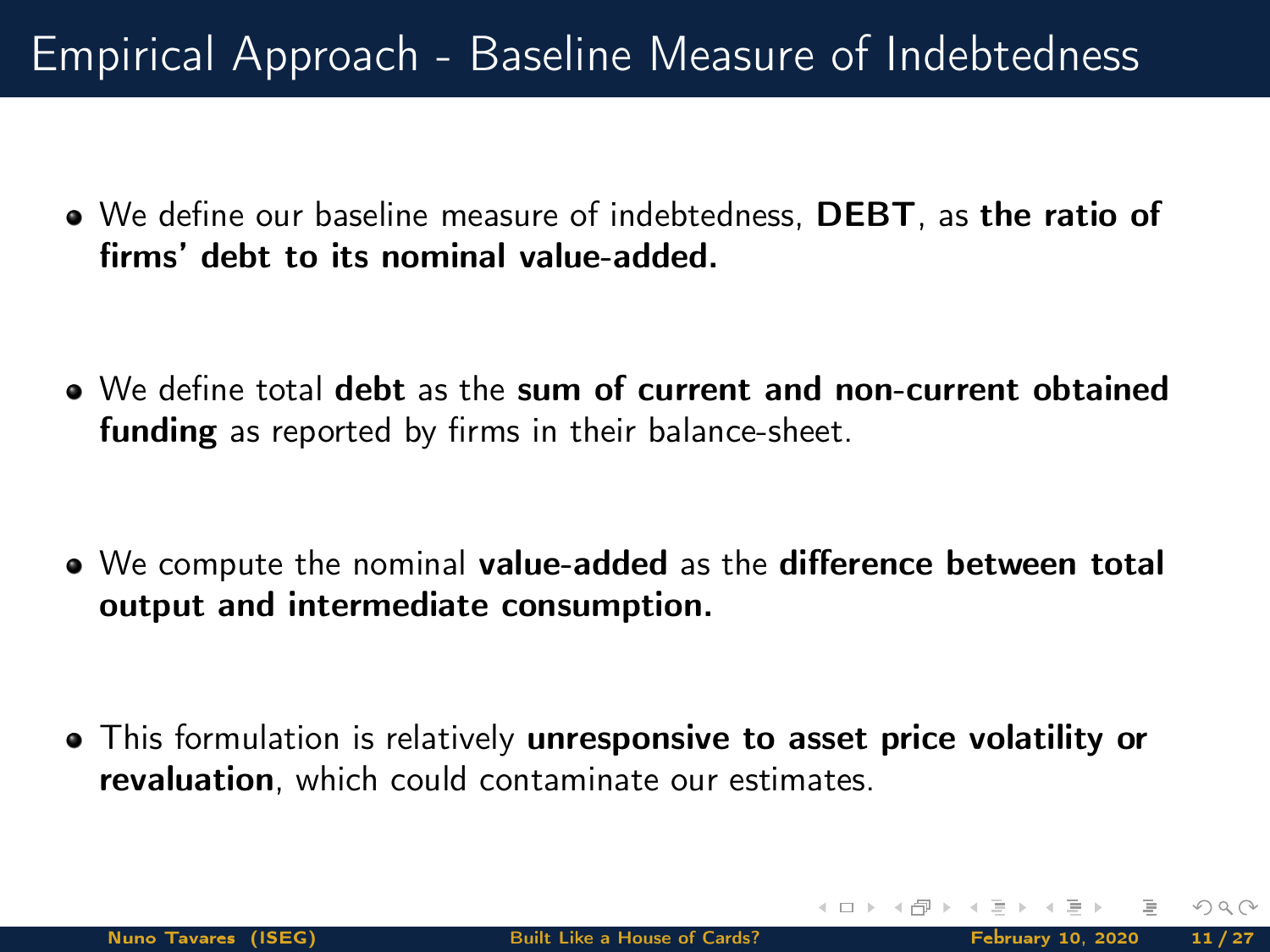• We estimated TFP as the fitted residuals of a standard log-linearized Cobb-Douglas production function:

$$
y_{i,t} = \beta_k k_{i,t} + \alpha_l l_{i,t} + u_{i,t}
$$

where  $\mathsf{y}_{i,t}$  is the  $\mathsf{log}$  of value-added;  $\mathsf{k}_{i,t}$  is the  $\mathsf{log}$  of capital (computed through the perpetual inventory method using firms data);  $\mathit{l}_{(i, t)}$  is the  $\log$  of **labour** (number of employees) and  $u_{i,t}$  is the  $\log$  of TFP.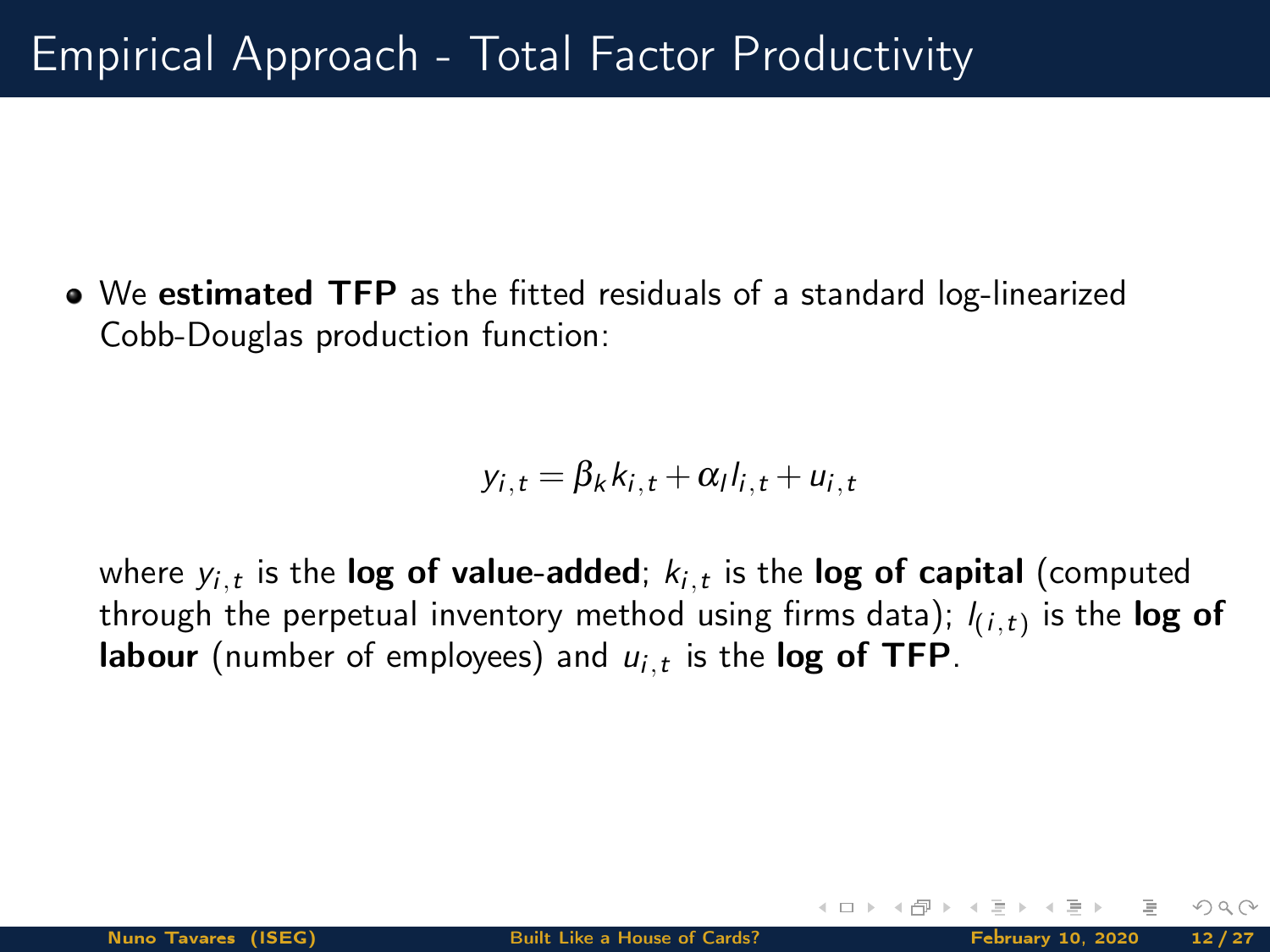### Empirical Approach - Measures of Firm Indebtedness

Figure 5: Different Measures of Firm Indebtedness - Balanced Panel

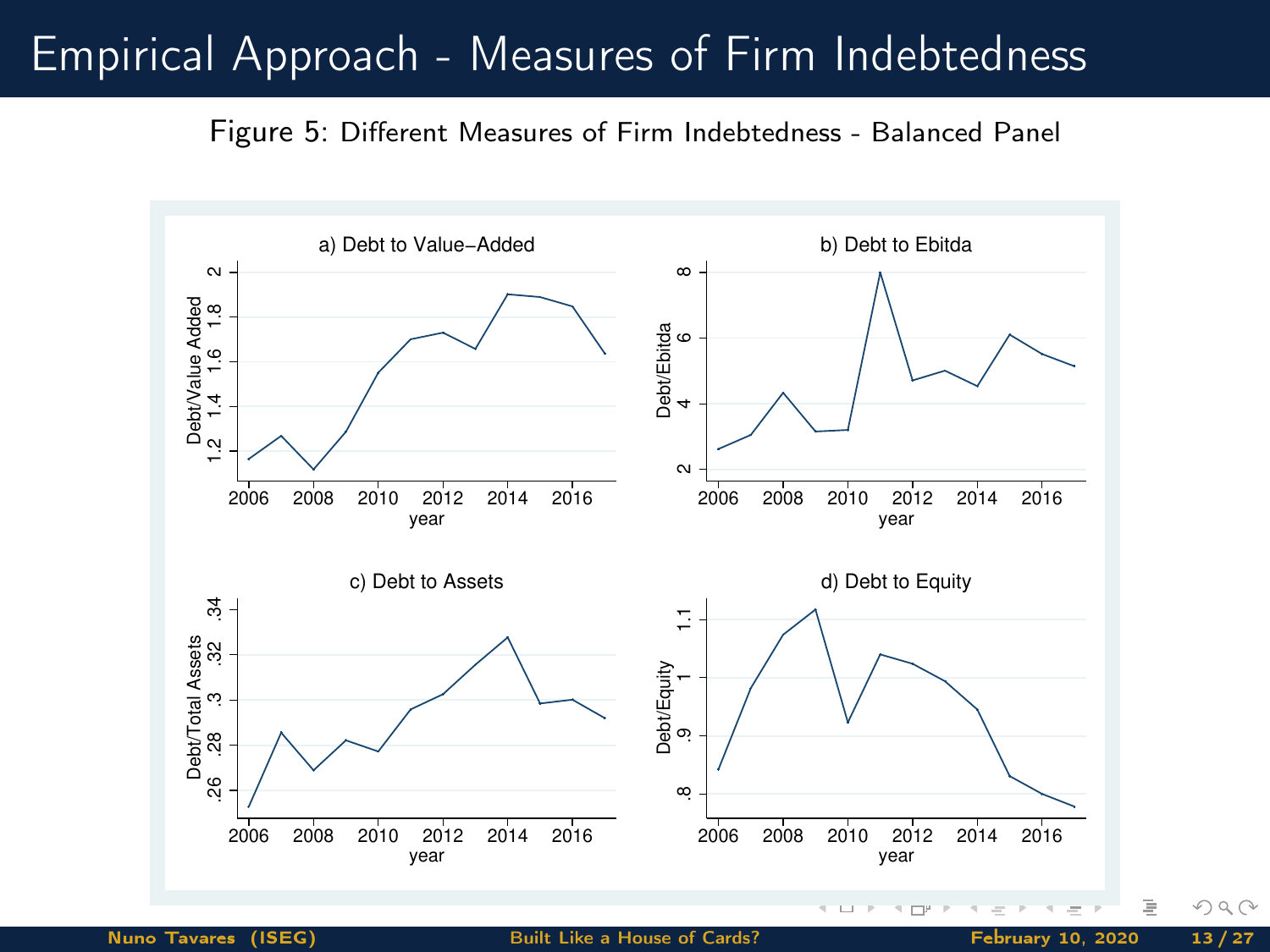Table 1: Debt to Value Added, by Size Class (%)

|                   | 2006 | 2007 | 2008 | 2009 | 2010 | 2011 | 2012  | 2013  | 2014 | 2015 | 2016 | 2017  |
|-------------------|------|------|------|------|------|------|-------|-------|------|------|------|-------|
|                   |      |      |      |      |      |      |       |       |      |      |      |       |
| <b>Size Class</b> |      |      |      |      |      |      |       |       |      |      |      |       |
| Micro             | 60.4 | 58.4 | 65.4 | 69.0 | 71.7 | 70.0 | 72.2  | 70.0  | 71.0 | 62.5 | 63.1 | 58.7  |
| Small             | 53.3 | 52.3 | 49.2 | 56.2 | 66.2 | 65.7 | 63.7  | 61.9  | 62.5 | 54.5 | 55.0 | 49.6  |
| Medium            | 30.8 | 32.4 | 37.5 | 40.2 | 65.8 | 59.0 | 75.8  | 77.8  | 73.7 | 66.3 | 65.8 | 57.4  |
| Large             | 45.9 | 50.5 | 59.0 | 49.6 | 80.6 | 90.1 | 106.5 | 112.8 | 94.5 | 93.4 | 93.5 | 111.7 |

Notes: The table shows the median value of debt to added value for the balanced panel of construction firms in the period.

 $OQ$ 

 $4$  ロ  $\rightarrow$   $4$   $\overline{r}$   $\rightarrow$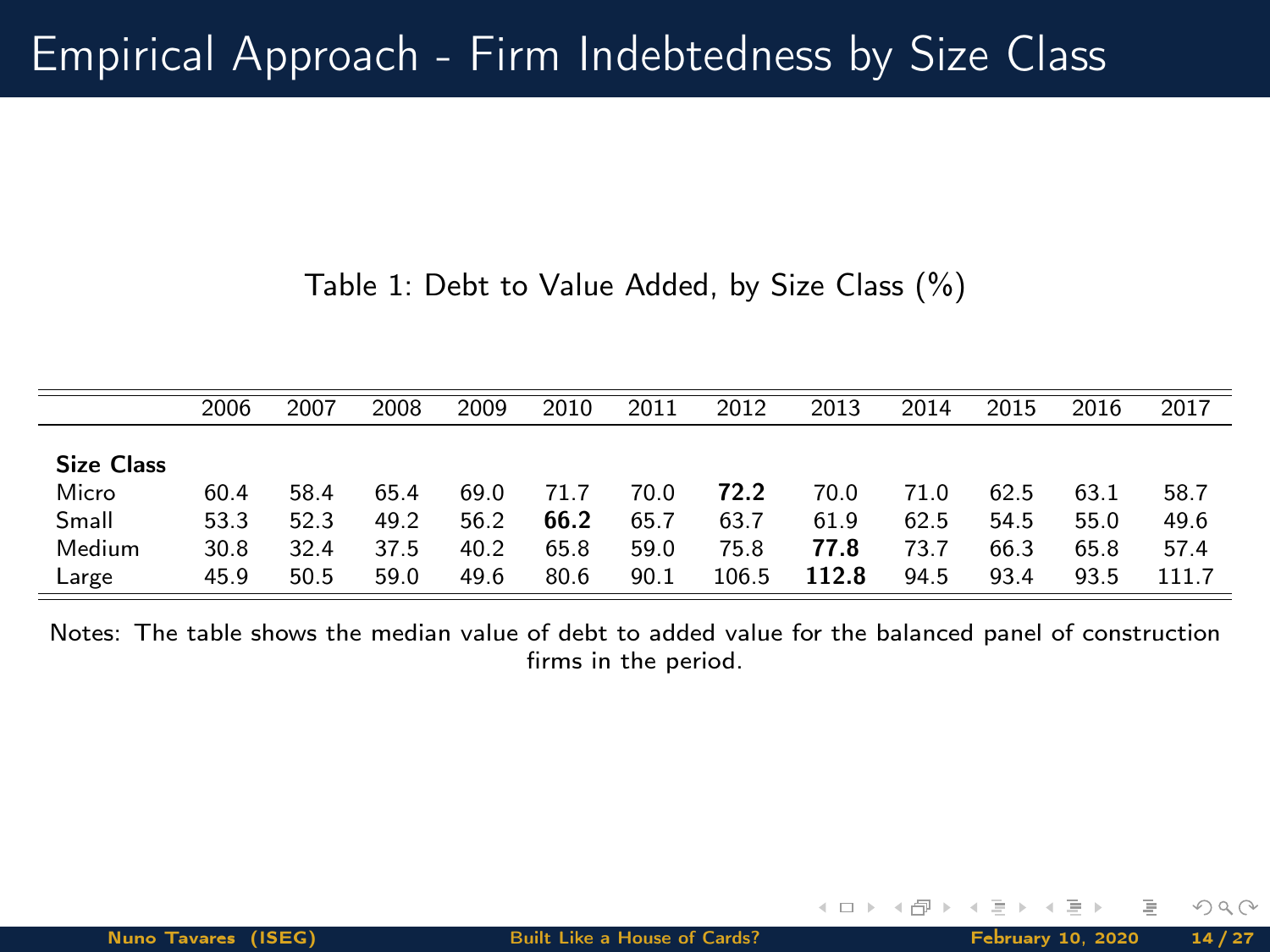#### Empirical Approach - Measures of Productivity





 $\mathbf{A} \quad \square \quad \mathbf{B} \quad \mathbf{A}$ 高

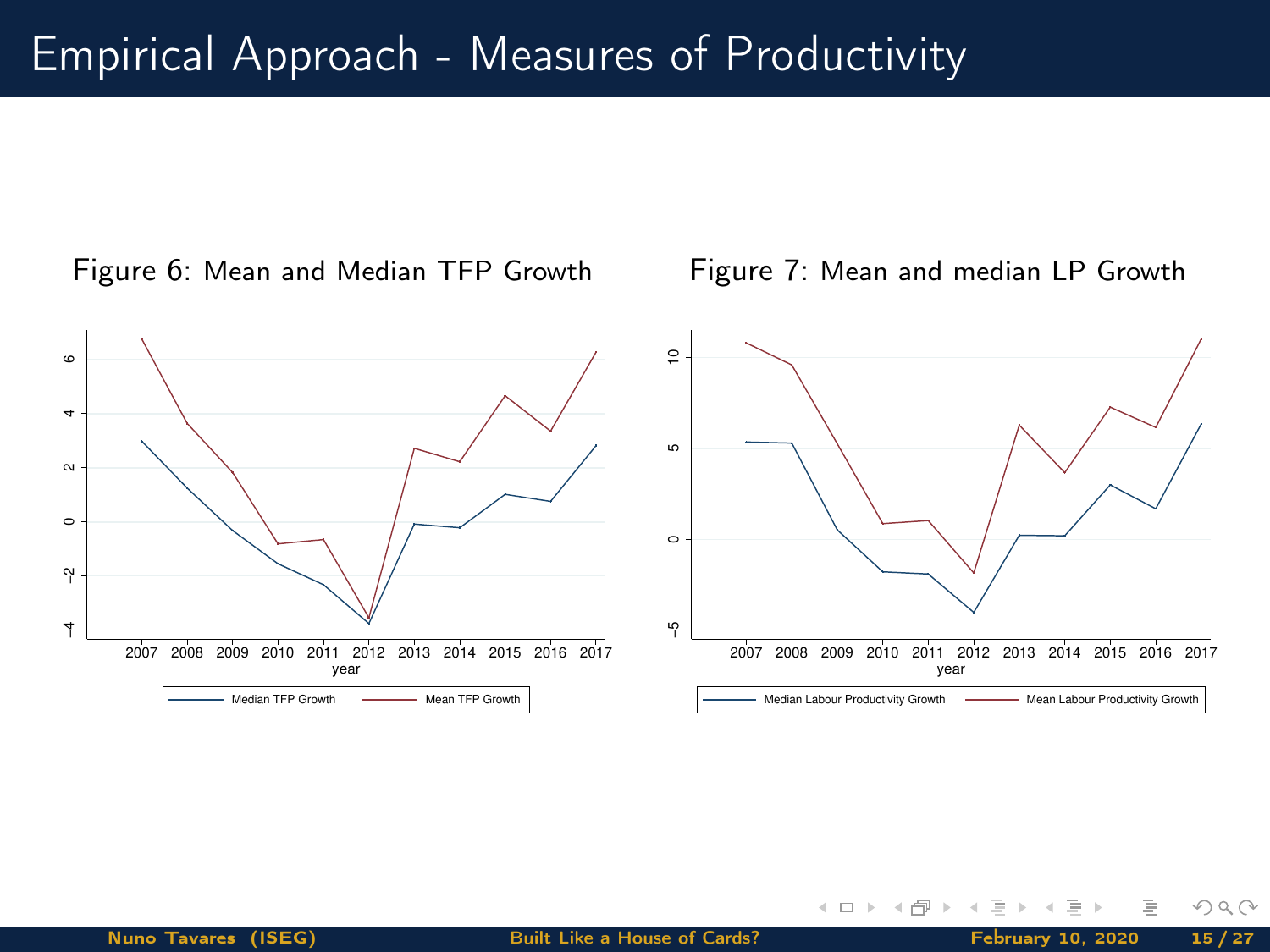### Empirical Approach - TFP by Size Class



Figure 9: Median TFP Growth

← ロ ▶ → d →



Nuno Tavares (ISEG) [Built Like a House of Cards?](#page-0-0) February 10, 2020 16/27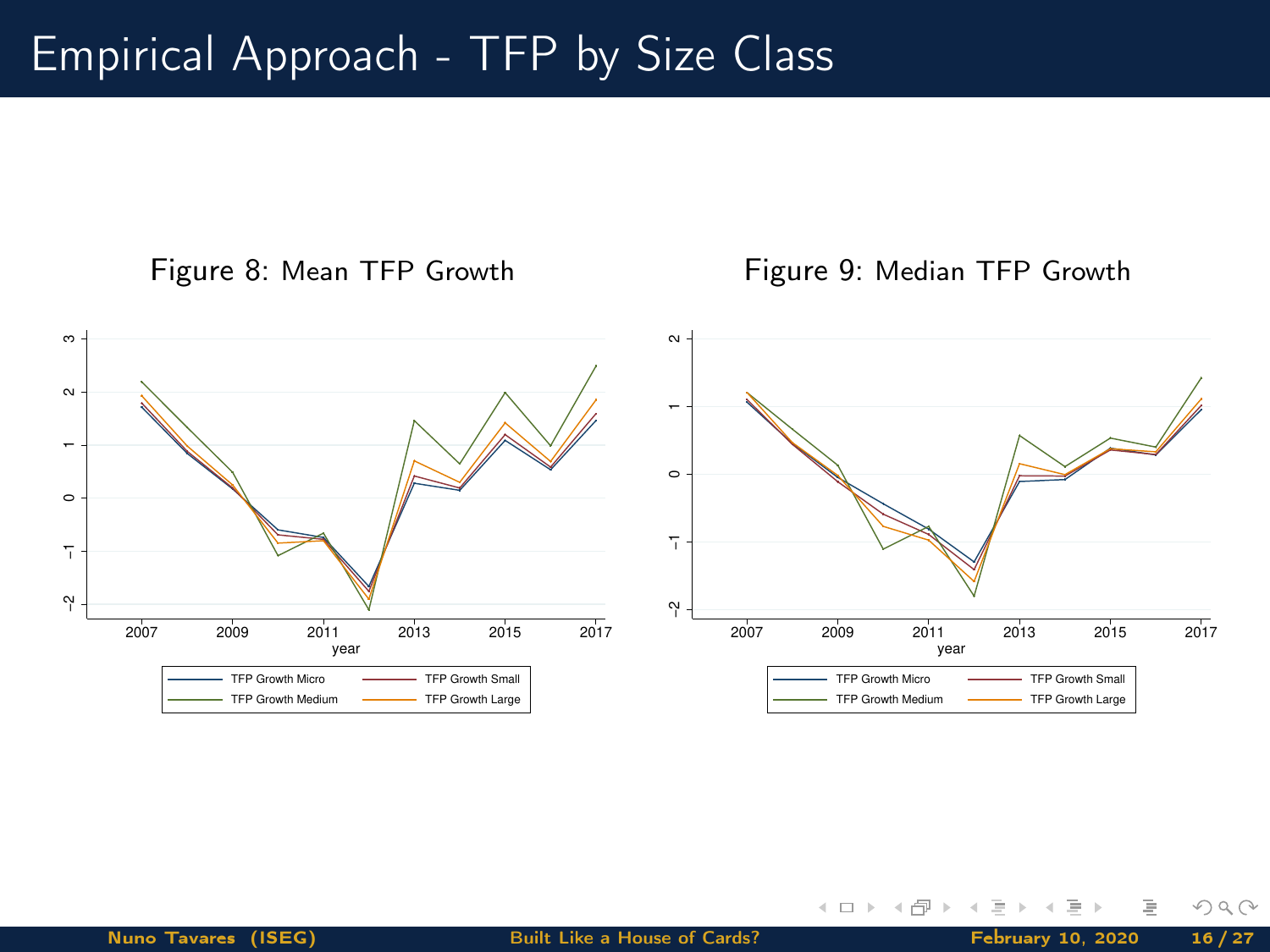### Econometric Approach - Baseline ARDL and DL

Joint dynamics of productivity growth and indebtedness:

$$
\Delta \text{TFP}_{it} = \alpha_{i,y} + \delta_i \Delta \text{TFP}_{it-1} + \tau_i \Delta d_{it-1} + \varepsilon_{it}
$$

$$
\Delta d_{it} = \alpha_{i,d} + \rho_i \Delta d_{it-1} + \omega_i \Delta TFP_{it-1} + \varepsilon_{it}
$$

• ARDL $(1,1)$  representation of productivity growth:

$$
\Delta TFP_{it} = c_i + \lambda_i \Delta TFP_{it-1} + \beta_{i0} \Delta d_{it} + \beta_{i1} \Delta d_{it-1} + u_{it}
$$

• Alternatively we use a distributed lag (DL) approach to assess this effect directly:

$$
\Delta \mathit{TFP}_{it} = c_i + \theta_i \Delta d_{it} + \sum_{l=0}^{p} \delta_{il} \Delta^2 d_{it} + v_{it}
$$

 $\Omega$ 

**4 ロト 4 何 ト**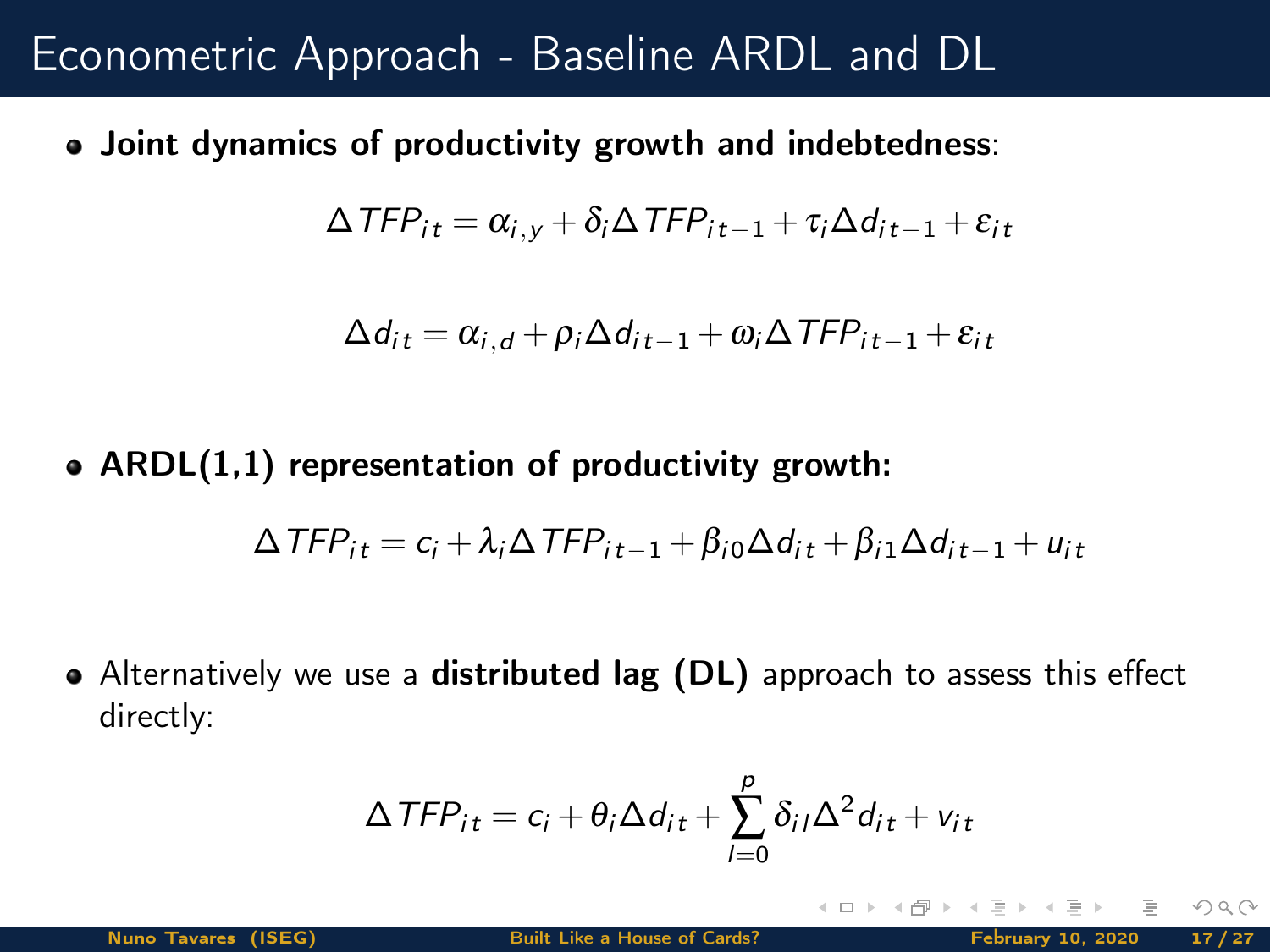<span id="page-17-0"></span>Table 2: Estimates of Long-Run Effects of Corporate Indebtedness on TFP Growth

|                           |                        | ARDL                   | DL                     |                        |                        |
|---------------------------|------------------------|------------------------|------------------------|------------------------|------------------------|
| Lags                      | (1,1)                  | (1,2)                  | (2,1)                  | $p=1$                  | $p=2$                  |
| $\hat{\theta}_{\Delta d}$ | $-0.054***$<br>(0.002) | $-0.056***$<br>(0.002) | $-0.045***$<br>(0.002) | $-0.135***$<br>(0.007) | $-0.139***$<br>(0.009) |
| Observations              | 10,940                 | 9,846                  | 9,846                  | 10,940                 | 9,846                  |
| <b>CD</b>                 | 67.667***              | 67.367***              | 68.906***              | 43.200***              | 21.470***              |

For the ARDL we report PMG estimates while for the DL we report MG estimates. CD refers to test statistic for cross-sectional dependence. Standard errors are reported in parentheses. Symbols \*, \*\*, and \*\*\* denote significance at 10%, 5%, and at 1% respectively.

 $OQ$ 

**4 ロ > 4 何 }** .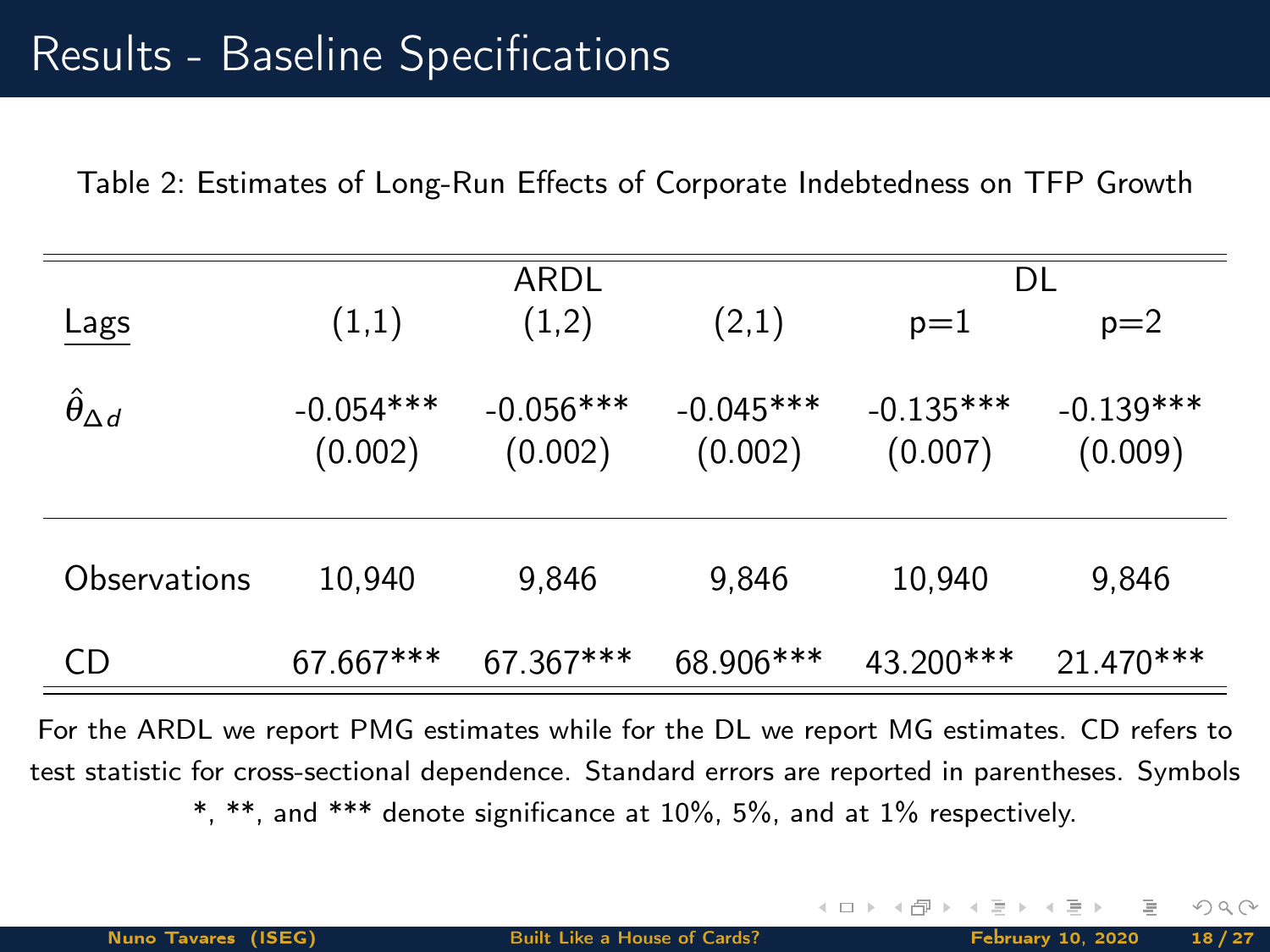# Results - Cross-Sectionally Augmented ARDL and DL

- Until now, we have assumed a somewhat restrictive assumption about the nature of the cross-sectional errors - we have assumed that the errors in the DEBT/TFP relationship are cross-sectionally independent.
- Factors that can lead to cross-sectional dependencies (most likely unobserved):
	- Financial crises and recession;
	- Labour and product market frictions;
	- Institutional factors and other omitted common factors.
- Both ARDL and DL specifications are augmented with cross-sectional averages (and their lags in the case of DL) of productivity and indebtedness growth.

 $\Omega$ 

- ← ロ ▶ → r 何 ▶ →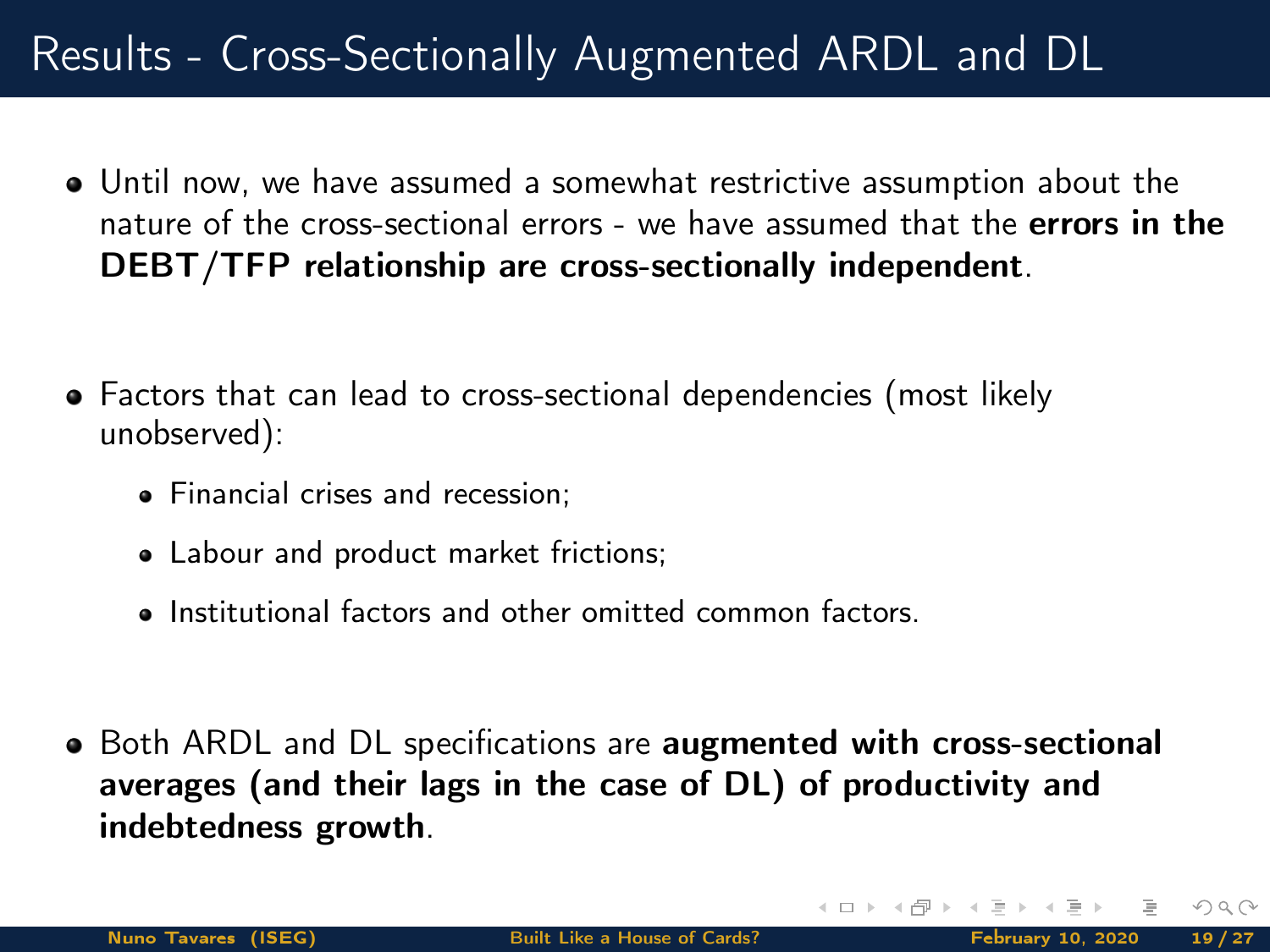### Results - Cross-Sectionally Augmented ARDL and DL

Table 3: Estimates of Long-Run Effects of Corporate Indebtedness on TFP Growth

|                           |             | CS-ARDL     | CS-DL       |             |             |
|---------------------------|-------------|-------------|-------------|-------------|-------------|
| Lags                      | (1,1)       | (1,2)       | (2,1)       | $p=1$       | $p=2$       |
| $\hat{\theta}_{\Delta d}$ | $-0.060***$ | $-0.037***$ | $-0.044***$ | $-0.145***$ | $-0.192***$ |
|                           | (0.002)     | (0.002)     | (0.001)     | (0.011)     | (0.037)     |
|                           |             |             |             |             |             |
| Observations              | 10,940      | 9,846       | 9,846       | 10,940      | 9,846       |
| CD                        | 66.753**    | 69.904***   | 69.089***   | $-1.296$    | $-1.192$    |

For the CS-ARDL we report PMG estimates while for the CS-DL we report MG estimates. CD refers to test statistic for cross-sectional dependence. Standard errors are reported in parentheses. Symbols \*, \*\*, and \*\*\* denote significance at 10%, 5%, and at 1% respectively.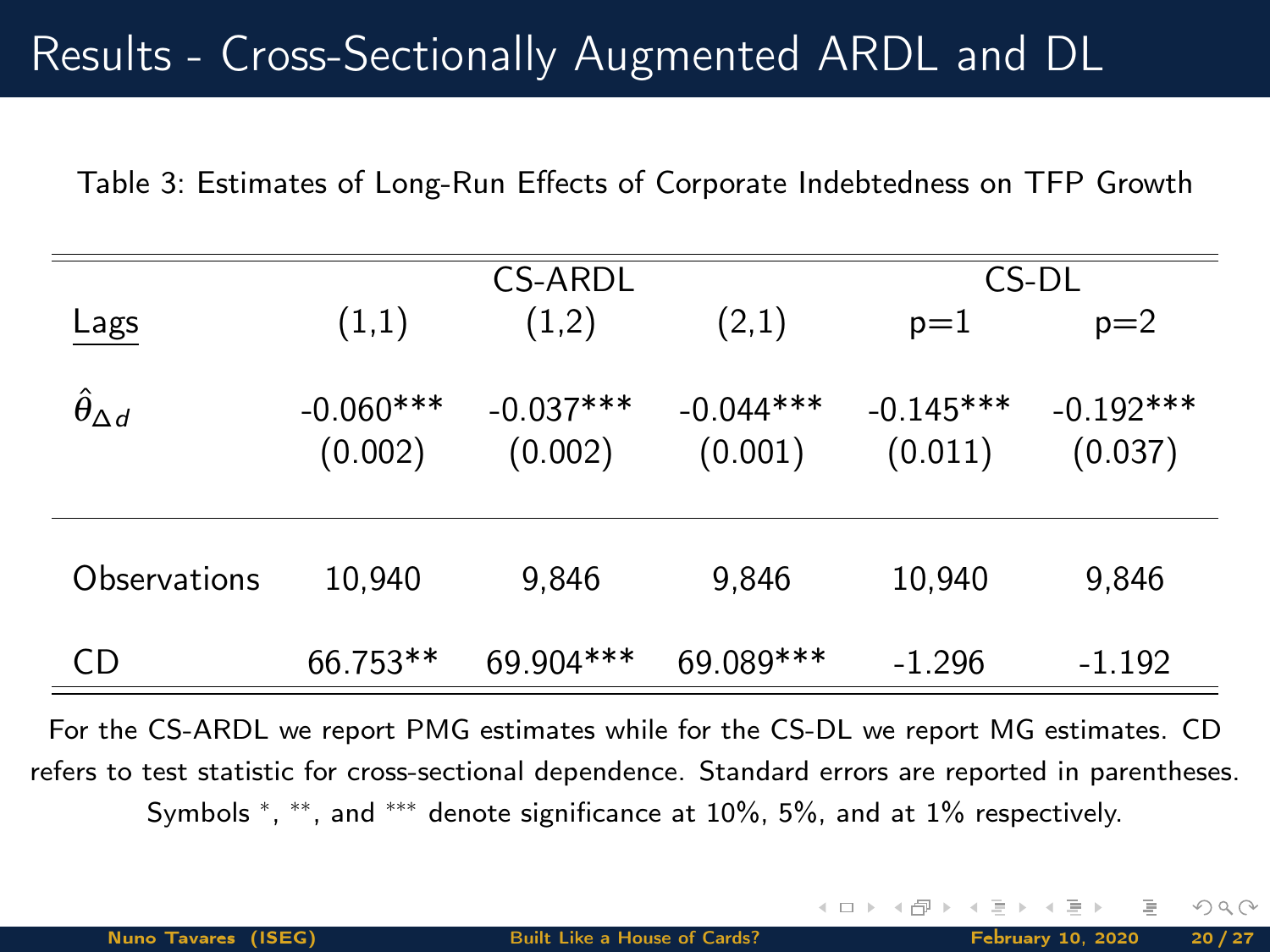### <span id="page-20-0"></span>Robustness - Alternative measure of Indebtedness

Table 4: Estimates of Long-Run Effects on TFP Using Debt to Assets

|                           |                        | CS-ARDL                | CS-DL                  |                      |                     |
|---------------------------|------------------------|------------------------|------------------------|----------------------|---------------------|
| Lags                      | (1,1)                  | (1,2)                  | (2,1)                  | $p=1$                | $p=2$               |
| $\hat{\theta}_{\Delta d}$ | $-0.022***$<br>(0.002) | $-0.065***$<br>(0.002) | $-0.532***$<br>(0.001) | $-0.047*$<br>(0.025) | $-0.001$<br>(0.198) |
| Observations              | 10,940                 | 9.846                  | 9,846                  | 10,940               | 9,846               |
| CD                        | 72.402***              | 58.875***              | 60.601***              | $-1.417$             | -1.348              |

Notes: For all specifications, indebtedness is measured by the ratio of debt to Assets. For the CS-ARDL we report PMG estimates while for the CS-DL we report MG estimates. Symbols <sup>∗</sup> , ∗∗ , and ∗∗∗ denote significance at 10%, 5%, and at 1% respectively.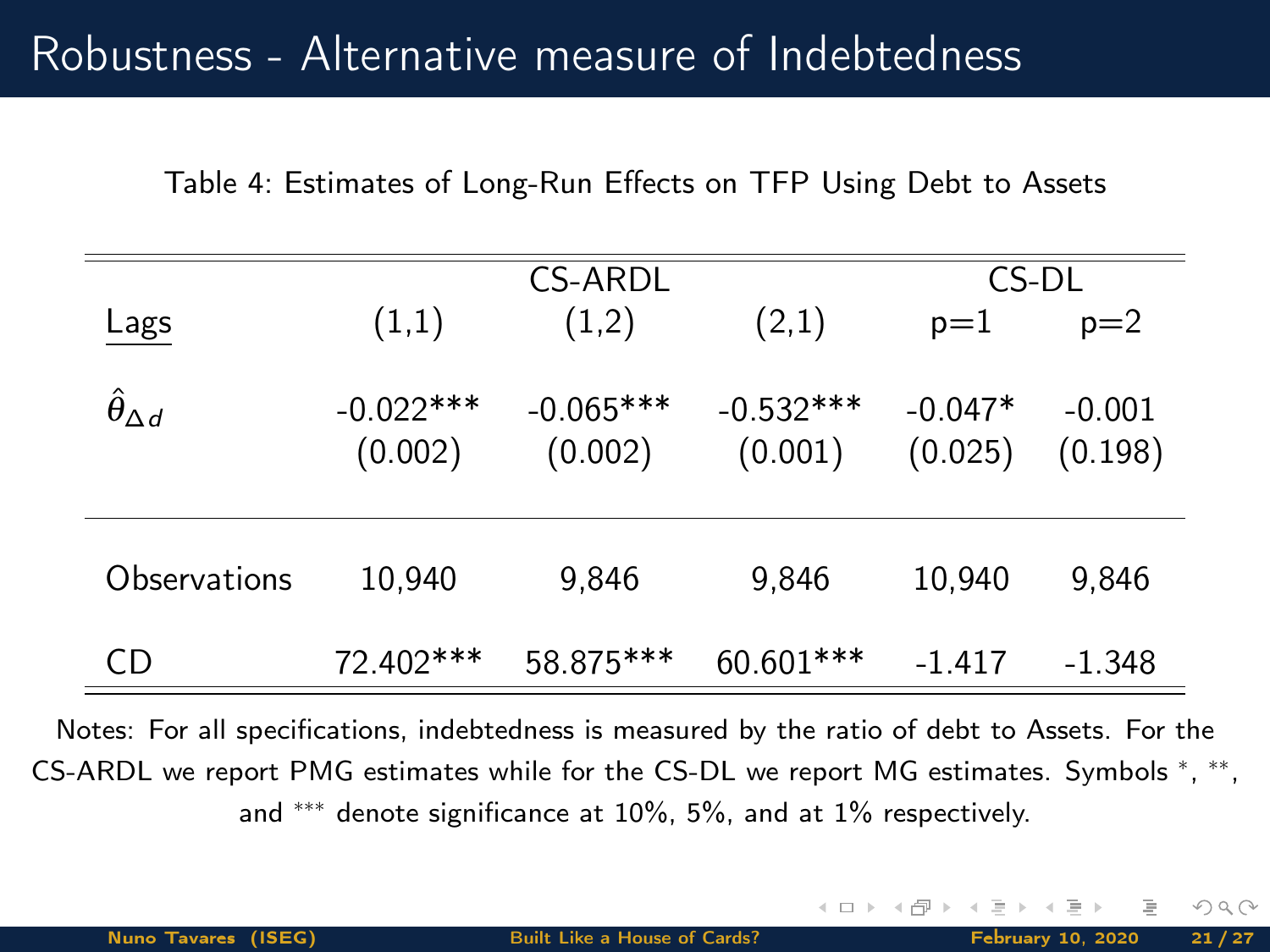### Robustness - Alternative measure of Productivity

Table 5: Estimates of Long-Run Effects of Corporate Indebtedness on Labour Productivity

|                           |             | CS-ARDL     | CS-DL       |             |             |
|---------------------------|-------------|-------------|-------------|-------------|-------------|
| Lags                      | (1,1)       | (1,2)       | (2,1)       | $p=1$       | $p=2$       |
|                           |             |             |             |             |             |
| $\hat{\theta}_{\Delta d}$ | $-0.074***$ | $-0.061***$ | $-0.025***$ | $-0.147***$ | $-0.178***$ |
|                           | (0.003)     | (0.003)     | (0.001)     | (0.017)     | (0.068)     |
|                           |             |             |             |             |             |
|                           |             |             |             |             |             |
| Observations              | 10,940      | 9,846       | 9,846       | 10,940      | 9,846       |
|                           |             |             |             |             |             |
| CD                        | 64.407***   | 66.622***   | 70.921***   | $-0.912$    | $2.381**$   |

Notes: For all specifications, indebtedness is measured by the ratio of debt to value-added and productivity by labour productivity. For the CS-ARDL we report PMG estimates while for the CS-DL we report MG estimates. CD refers to test statistic for weak cross-sectional dependence. Standard errors are reported in parentheses. Symbols \*, \*\*, and \*\*\* denote significance at 10%, 5%, and at 1% respectively.

 $\leftarrow$   $\Box$   $\rightarrow$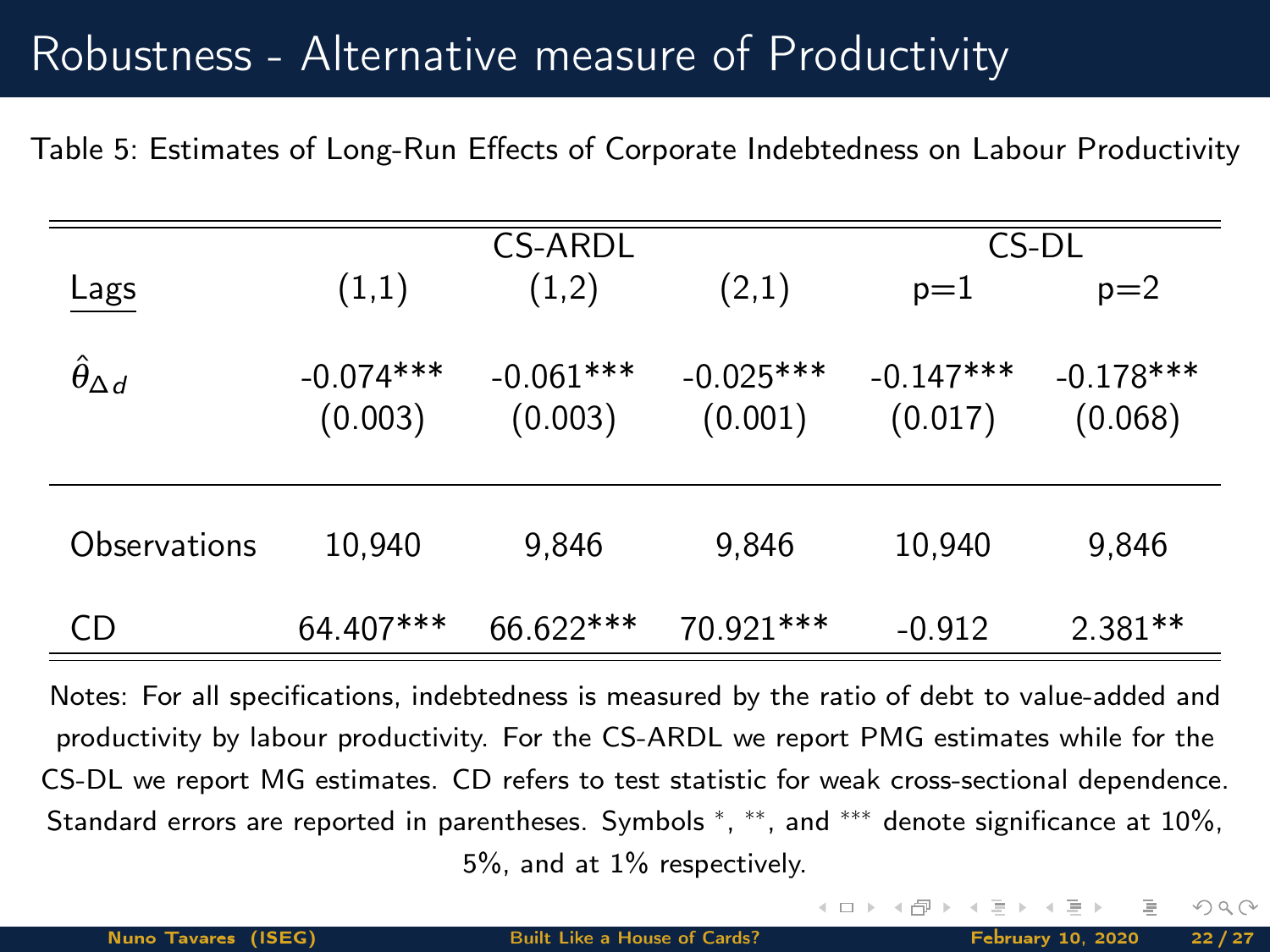- <span id="page-22-0"></span>Our empirical approach suggests a significant and negative relationship, between debt accumulation and TFP growth for construction firms.
	- This result is consistent with what Anderson and Raissi (2018) found for the Italian economy.
- **•** This result is **robust to different measures of firm indebtedness** as well as to various measures TFP and labour productivity.
- These results highlight the importance of policy measures that **enable** alternative forms of firms' financing - Flagship Program "Capitalizar" as an example.

 $\Omega$ 

(□ ) ( ) → (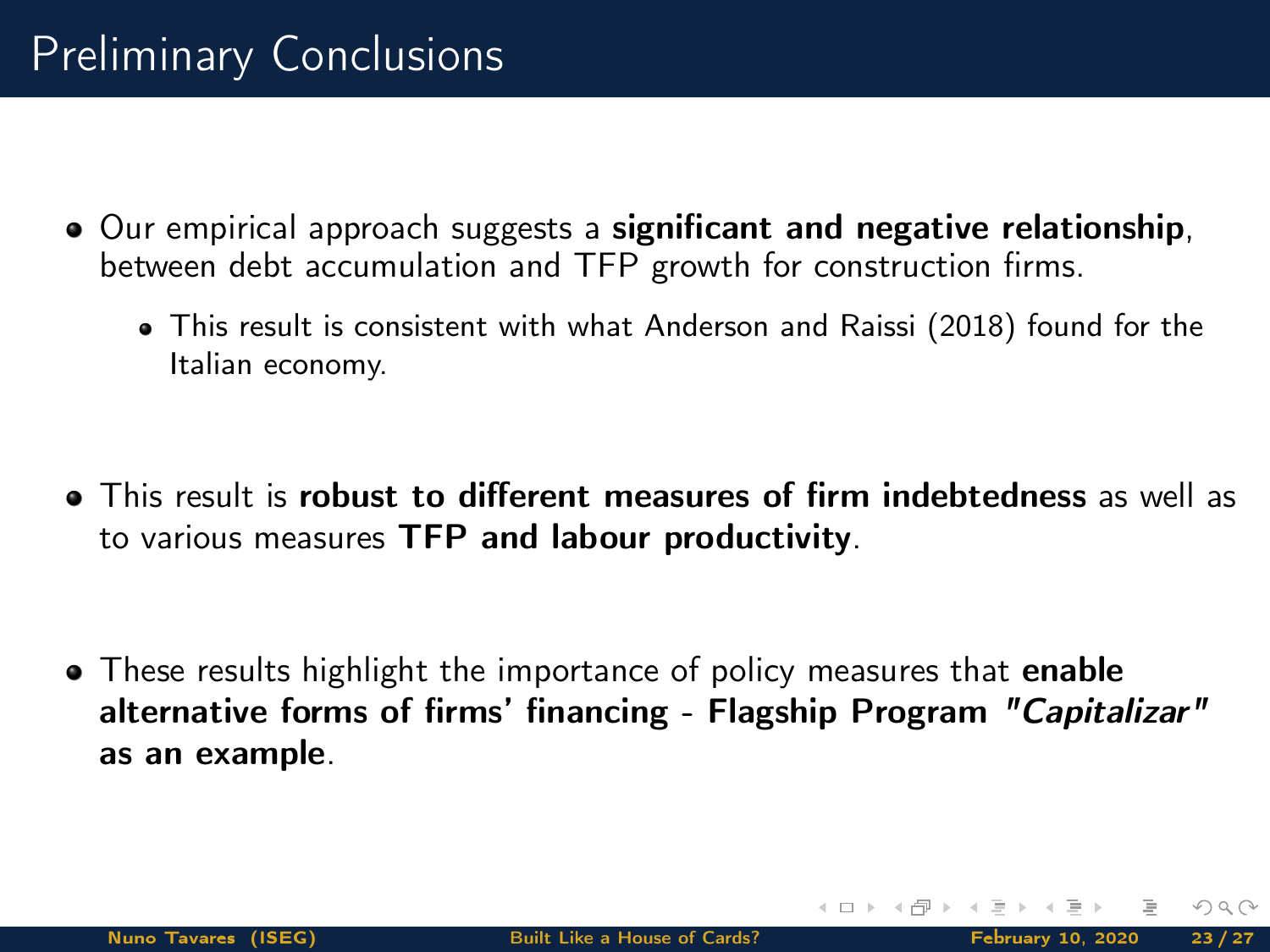# Thank You!

Nuno Tavares (ISEG) [Built Like a House of Cards?](#page-0-0) February 10, 2020 24/27

Ξ

 $OQ$ 

 $\mathcal{A} \quad \square \quad \mathcal{V} \quad \mathcal{A} \quad \square \quad \mathcal{V} \quad \mathcal{A}$ 

E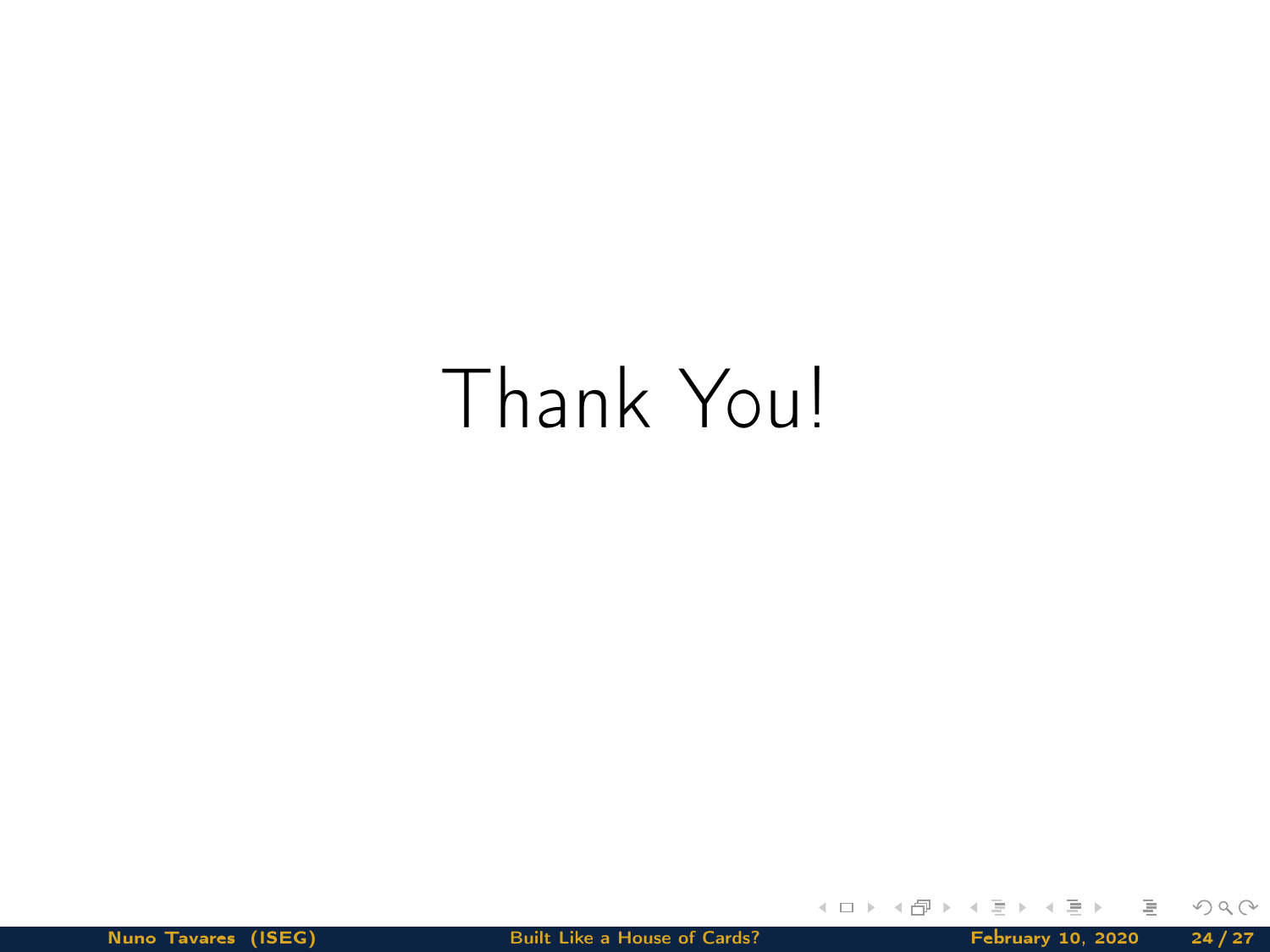### References I

<span id="page-24-6"></span>

<span id="page-24-4"></span><span id="page-24-2"></span>晶

- Anderson, Gareth and Mr Mehdi Raissi (2018). Corporate indebtedness and low productivity growth of Italian firms. International Monetary Fund.
- <span id="page-24-5"></span><span id="page-24-3"></span>暈 Andrews, Dan, Chiara Criscuolo, and Peter N Gal (2015). "Frontier Firms, Technology Diffusion and Public Policy". In:
	- Chudik, Alexander et al. (2017). "Is there a debt-threshold effect on output growth?" In: Review of Economics and Statistics 99.1, pp. 135–150.
- <span id="page-24-1"></span><span id="page-24-0"></span>Ħ Duval, Mr Romain A, Mr Gee Hee Hong, and Yannick Timmer (2017). Financial frictions and the great productivity slowdown. International Monetary Fund.
	- Feldstein, Martin (2017). "Underestimating the real growth of GDP, personal income, and productivity". In: Journal of Economic Perspectives 31.2, pp. 145–64.
	- Gopinath, Gita et al. (2017). "Capital allocation and productivity in South Europe". In: The Quarterly Journal of Economics 132.4, pp. 1915–1967.
		- Haltiwanger, John (2012). "Job creation and firm dynamics in the United States". In: Innovation policy and the economy 12.1, pp. 17-38.

 $\Omega$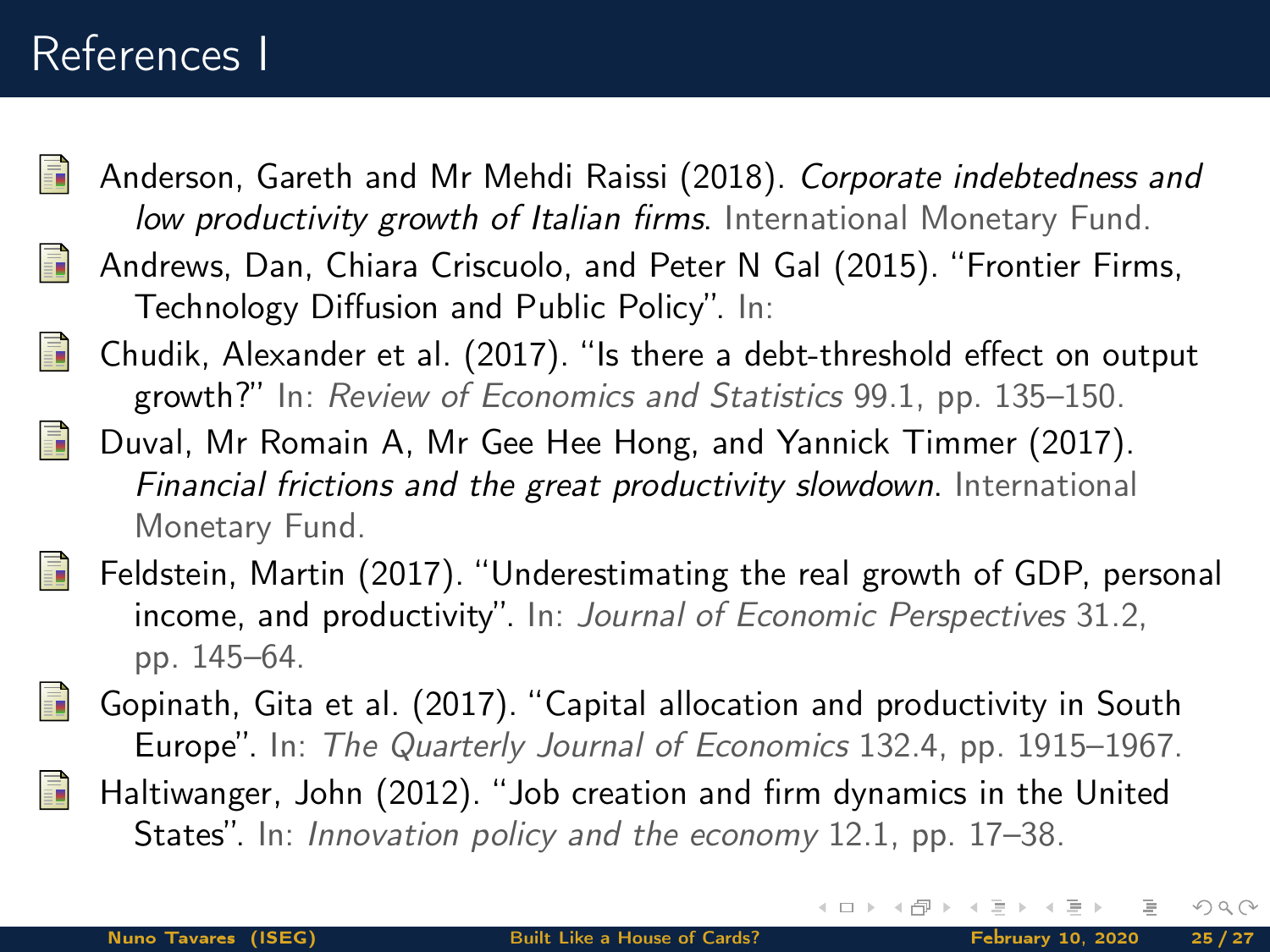## References II

- <span id="page-25-0"></span>Haltiwanger, John, Ian Hathaway, and Javier Miranda (2014). "Declining business dynamism in the US high-technology sector". In: Available at SSRN 2397310.
- <span id="page-25-1"></span>Hsieh, Chang-Tai and Peter J Klenow (2009). "Misallocation and manufacturing TFP in China and India". In: The Quarterly journal of economics 124.4, pp. 1403–1448.
- <span id="page-25-5"></span>靠 Kalemli-Ozcan, Sebnem, Luc Laeven, and David Moreno (2015). "Debt Overhang in Europe: Evidence from Firm-Bank-Sovereign Linkages". In: University of Maryland.
- <span id="page-25-4"></span><span id="page-25-3"></span><span id="page-25-2"></span>Kim, Young E and Norman Loayza (2017). "Productivity and its 矗 Determinants: Innovation, Education, Efficiency, Infrastructure, and Institutions". In: Unpublished Working Paper.
	- Mian, Atif and Amir Sufi (2010). "Household Leverage and the Recession of 2007–09". In: IMF Economic Review 58.1, pp. 74–117.
	- Midrigan, Virgiliu and Daniel Yi Xu (2014). "Finance and misallocation: Evidence from plant-level data". In: American economic review 104.2, pp. 422–58.

 $\Omega$ 

**K ロ ▶ K @ ▶ K ミ**